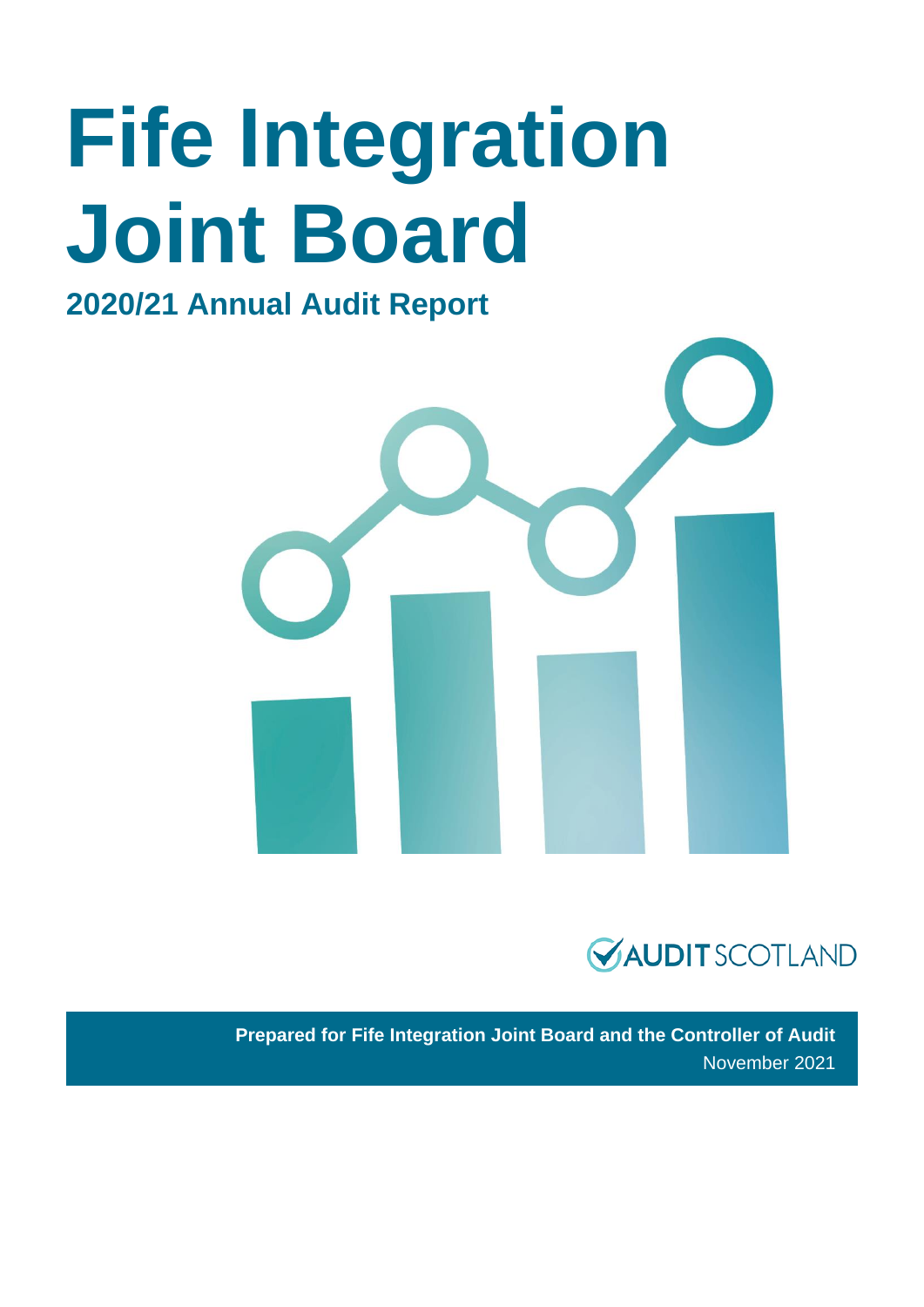### **Contents**

| Key messages                                | 3  |
|---------------------------------------------|----|
| Introduction                                | 4  |
| 1. Audit of annual accounts                 | 6  |
| 2. Financial management and sustainability  | 10 |
| 3. Governance, transparency, and best value | 16 |
| <b>Appendix 1</b>                           | 21 |
| <b>Appendix 2</b>                           | 26 |
| <b>Appendix 3</b>                           | 29 |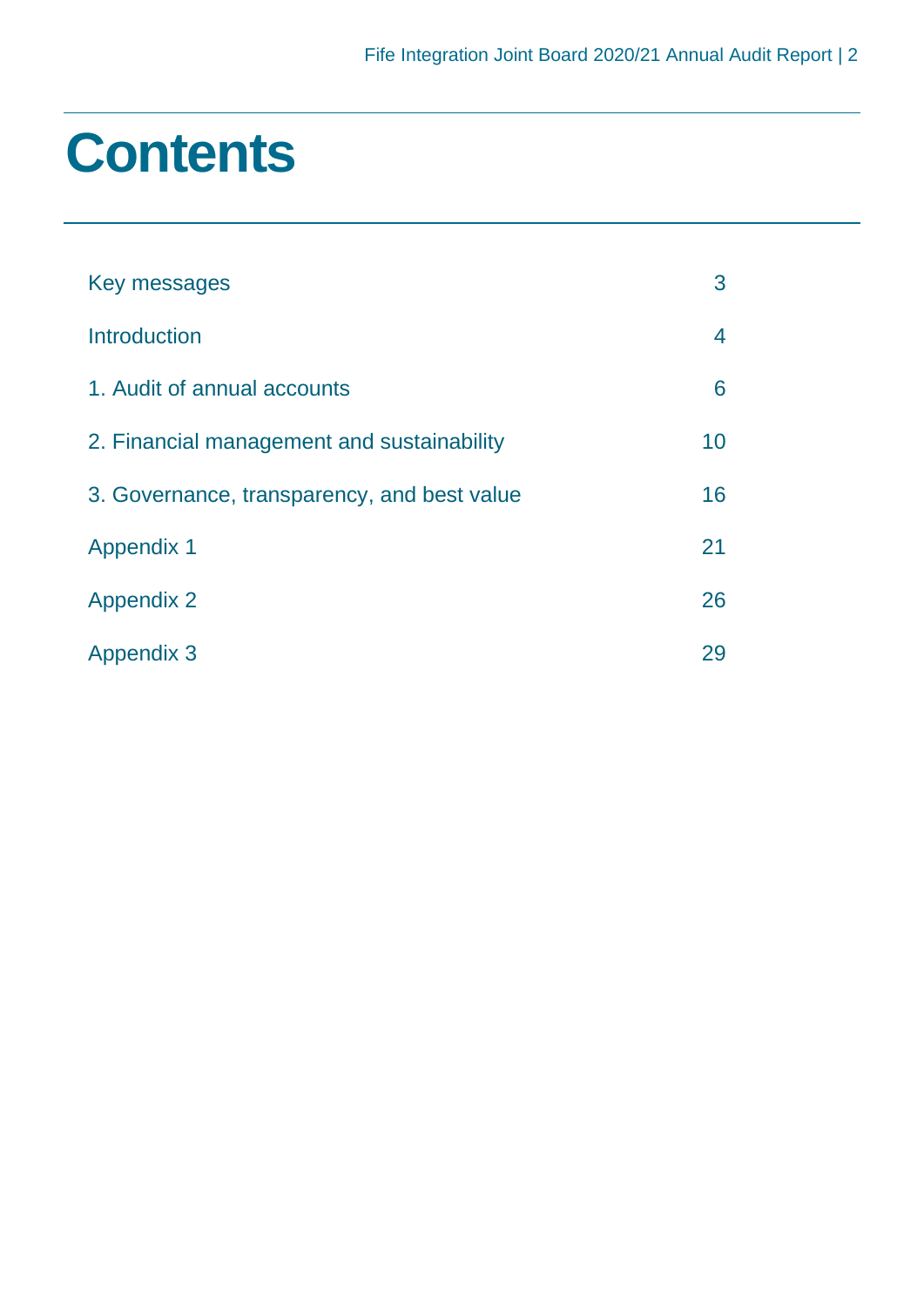### <span id="page-2-0"></span>**Key messages**

#### **2020/21 annual report and accounts**

- **1** Our audit opinions on the annual accounts of the IJB are unmodified.
- **2** The Covid-19 pandemic affected the quality of accounting records, with audited accounts being adjusted to reflect £11 million of Covid-19 costs and funding.

#### **Financial management and sustainability**

- **3** Covid-19 meant that almost half of the £13.8 million planned savings remained unachieved in 2020/21, but additional Scottish Government funding, contributions from NHS Fife, and an underspend on core activities resulted in a surplus of £29.6 million.
- **4** The budget for 2021/22 was approved on the basis that previously unachieved savings would be delivered, along with further new savings of £3.9 million. A £6 million overspend is currently forecast for 2021/22.
- **5** There remains scope to further improve financial management.

### **Governance, Transparency and Best Value**

- **6** Vision and leadership of the IJB have been good. There was a rapid response to the pandemic with a local mobilisation plan drawn up and command structures introduced.
- **7** The integration scheme has been revised and a review of governance arrangements will now follow.
- **8** Transformation responsibilities have been clarified and a project management office is being set up.
- **9** More could be done to demonstrate best value duties are being met.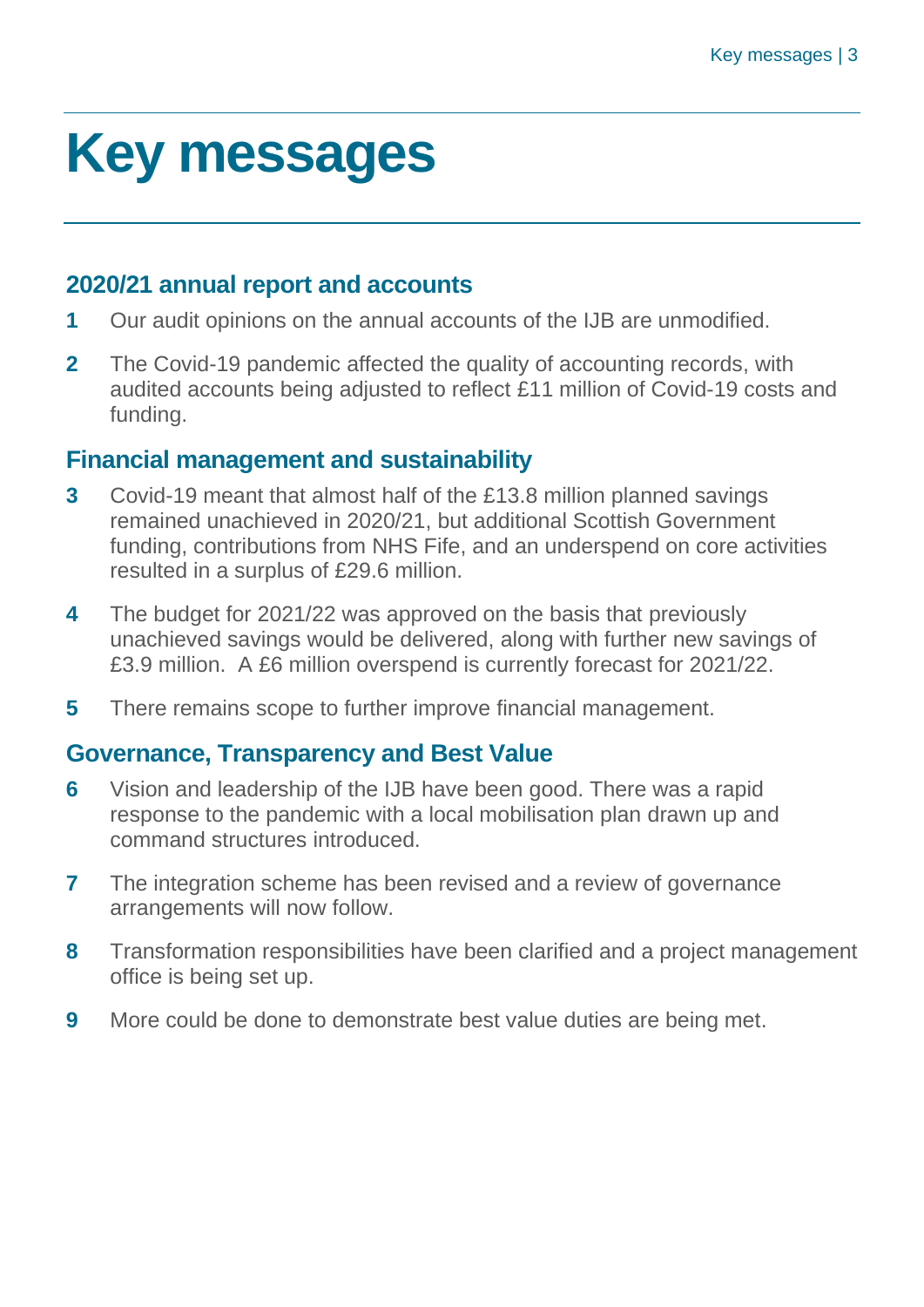### <span id="page-3-0"></span>**Introduction**

**1.** This report summarises the findings from our 2020/21 audit of Fife Integration Joint Board (the IJB).

**2.** The scope of our audit was set out in our Annual Audit Plan presented to the Audit and Risk Committee meeting on 22 January 2021. This report comprises the findings from:

- an audit of the IJB's 2020/21 annual accounts
- consideration of the four audit dimensions that frame the wider scope of public audit set out in the [Code of Audit Practice 2016.](http://www.audit-scotland.gov.uk/report/code-of-audit-practice-2016)

**3.** The global coronavirus pandemic has had a considerable impact on the IJB and its partner bodies during 2020/21. This has had significant implications for the way services have been provided with increased costs and unachieved savings due to delayed efficiency and redesign initiatives. There has been significant additional funding provided by the Scottish Government and additional contributions to the IJB budget by NHS Fife towards the end of the year.

#### **Adding value through the audit**

**4.** We aim to add value to the IJB, through our audit, by:

- identifying and providing insight on significant risks, and making clear and relevant recommendations
- sharing intelligence and good practice through our national reports [\(Appendix 3\)](#page-28-0) and good practice guides
- providing clear and focused conclusions on the appropriateness, effectiveness and impact of corporate governance, performance management arrangements and financial sustainability.

#### **Responsibilities and reporting**

**5.** The IJB has primary responsibility for ensuring the proper financial stewardship of public funds. This includes preparing annual accounts that are in accordance with proper accounting practices. The IJB is also responsible for compliance with legislation, and putting arrangements in place for governance, propriety and regularity that enable it to successfully deliver its objectives.

**6.** As public sector auditors, we give independent opinions on the annual accounts. Additionally, we conclude on the appropriateness and effectiveness of the performance management arrangements, the suitability and effectiveness of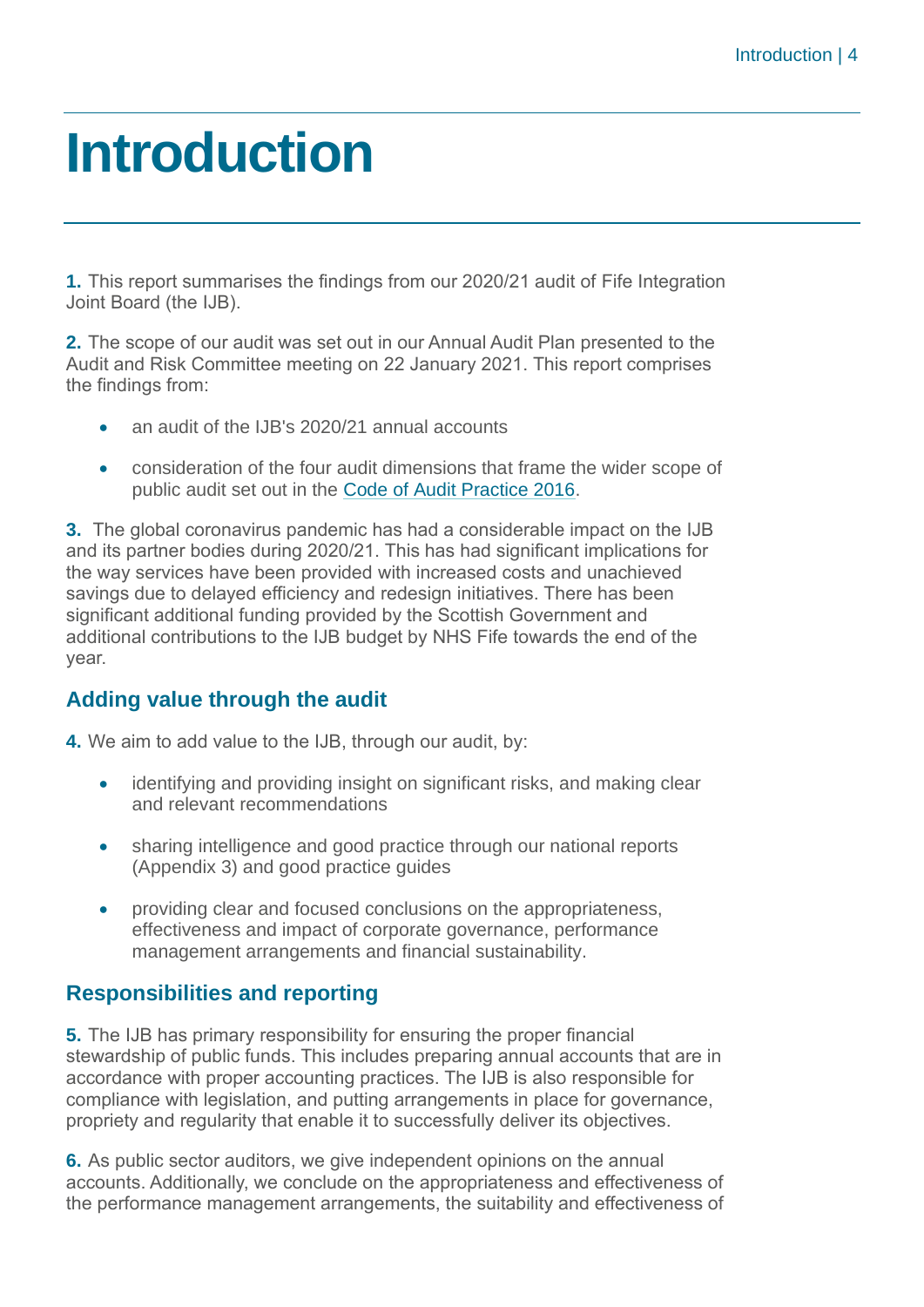corporate governance arrangements, and the financial position and arrangements for securing financial sustainability.

**7.** Our responsibilities, as independent auditors appointed by the Accounts Commission, are established by the Local Government (Scotland) Act 1973, the Code of Audit Practice including supplementary guidance, and International Standards on Auditing in the UK.

**8.** Further details of the respective responsibilities of management and the auditor can be found in the [Code of Audit Practice](https://www.audit-scotland.gov.uk/report/code-of-audit-practice-2016) and supplementary guidance.

**9.** This report raises matters from our audit. Weaknesses or risks identified are only those which have come to our attention during our normal audit work and may not be all that exist. Communicating these does not absolve management from its responsibility to address the issues we raise and to maintain adequate systems of control.

**10.** Our Annual Audit Report contains an agreed action plan at [Appendix 1.](#page-20-0) It sets out specific recommendations, responsible officers, and dates for implementation. It also includes outstanding actions from last year and progress against these.

#### **Auditor Independence**

**11.** Auditors appointed by the Accounts Commission or Auditor General must comply with the Code of Audit Practice and relevant supporting guidance. When auditing the financial statements, auditors must comply with professional standards issued by the Financial Reporting Council and those of the professional accountancy bodies.

**12.** We can confirm that we comply with the Financial Reporting Council's Ethical Standard. We can also confirm that we have not undertaken any nonaudit related services and therefore the 2020/21 audit fee of £28,000, as set out in our Annual Audit Plan, remains unchanged. We are not aware of any relationships that could compromise our objectivity and independence.

**13.** This report is addressed to both the IJB and the Controller of Audit and will be published on Audit Scotland's website [www.audit-scotland.gov.uk](http://www.audit-scotland.gov.uk/) in due course. We would like to thank all management and staff who have been involved in our work for their co-operation and assistance during the audit.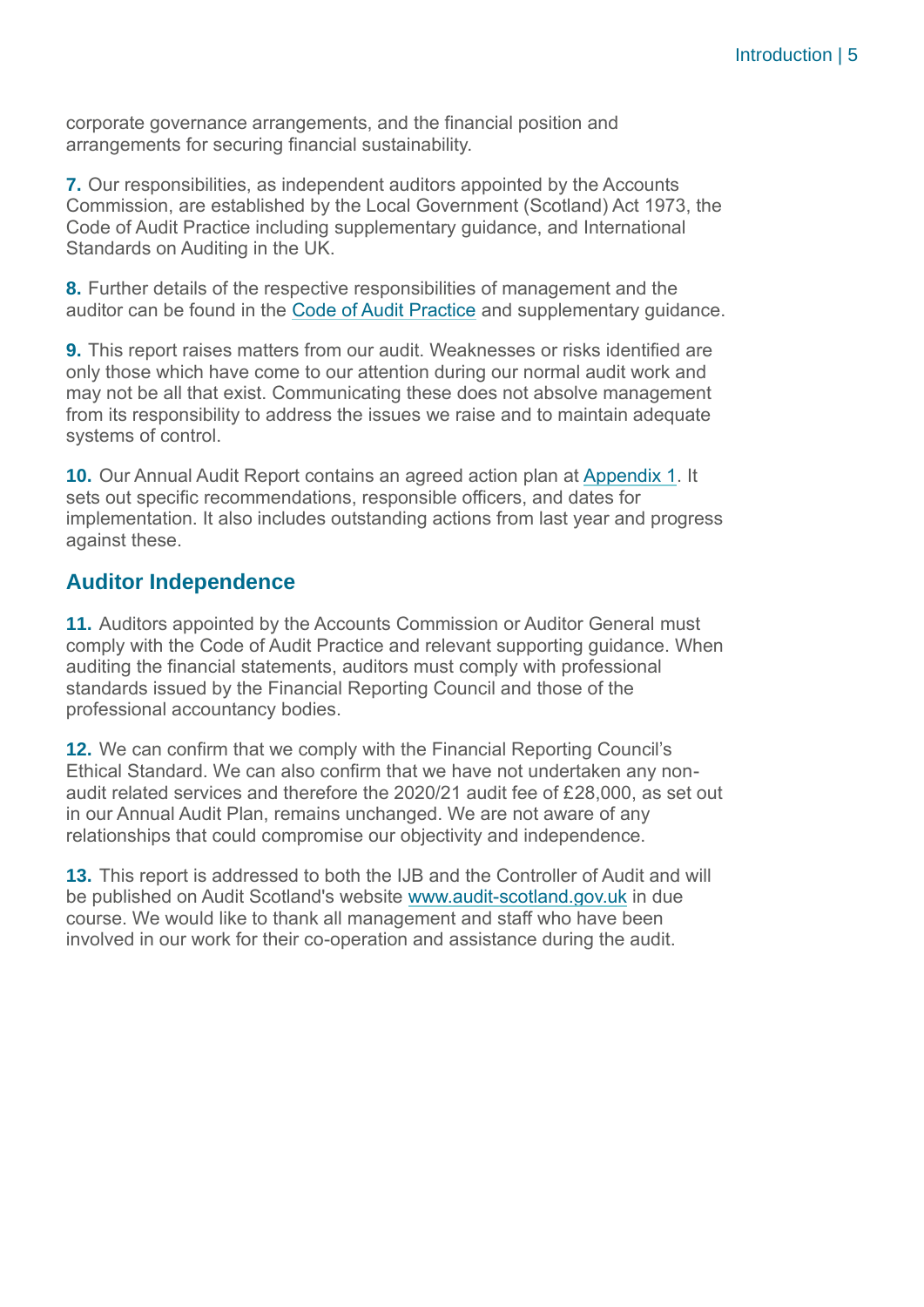## <span id="page-5-0"></span>**1. Audit of annual accounts**

The principal means of accounting for the stewardship of the resources and performance

#### **Key messages**

Our audit opinions on the annual accounts of the IJB are unmodified.

The Covid-19 pandemic affected the quality of accounting records, with audited accounts being adjusted to reflect £11 million of Covid-19 costs and funding.

#### **Our audit opinions on the annual accounts are unmodified**

**14.** The annual accounts for the year ended 31 March 2021 were approved by the IJB on 26 November 2021. As reported in the independent auditor's report:

- the financial statements give a true and fair view and were properly prepared in accordance with the financial reporting framework
- the audited part of the Remuneration Report, Management Commentary, and Annual Governance Statement were all consistent with the financial statements and properly prepared in accordance with proper accounting practices.

#### **The Covid-19 pandemic had an impact on the complexity and quality of accounting records**

**15.** The completeness and accuracy of accounting records and the extent of information and explanations that we required for our audit were affected by the Covid-19 pandemic. Examples included:

- £11m of expenditure on IJB activities arising from Covid -19, and met by additional funding, had not been brought to account in the unaudited financial statements
- Late and significant changes to constituent body contributions were initially not fully supported by working papers, analysis, and correspondence
- partner bodies' auditors provided assurances later than usual, due to delays in those audits.

**16.** We received a good level of support from the finance staff of the IJB and its constituent bodies during our audit.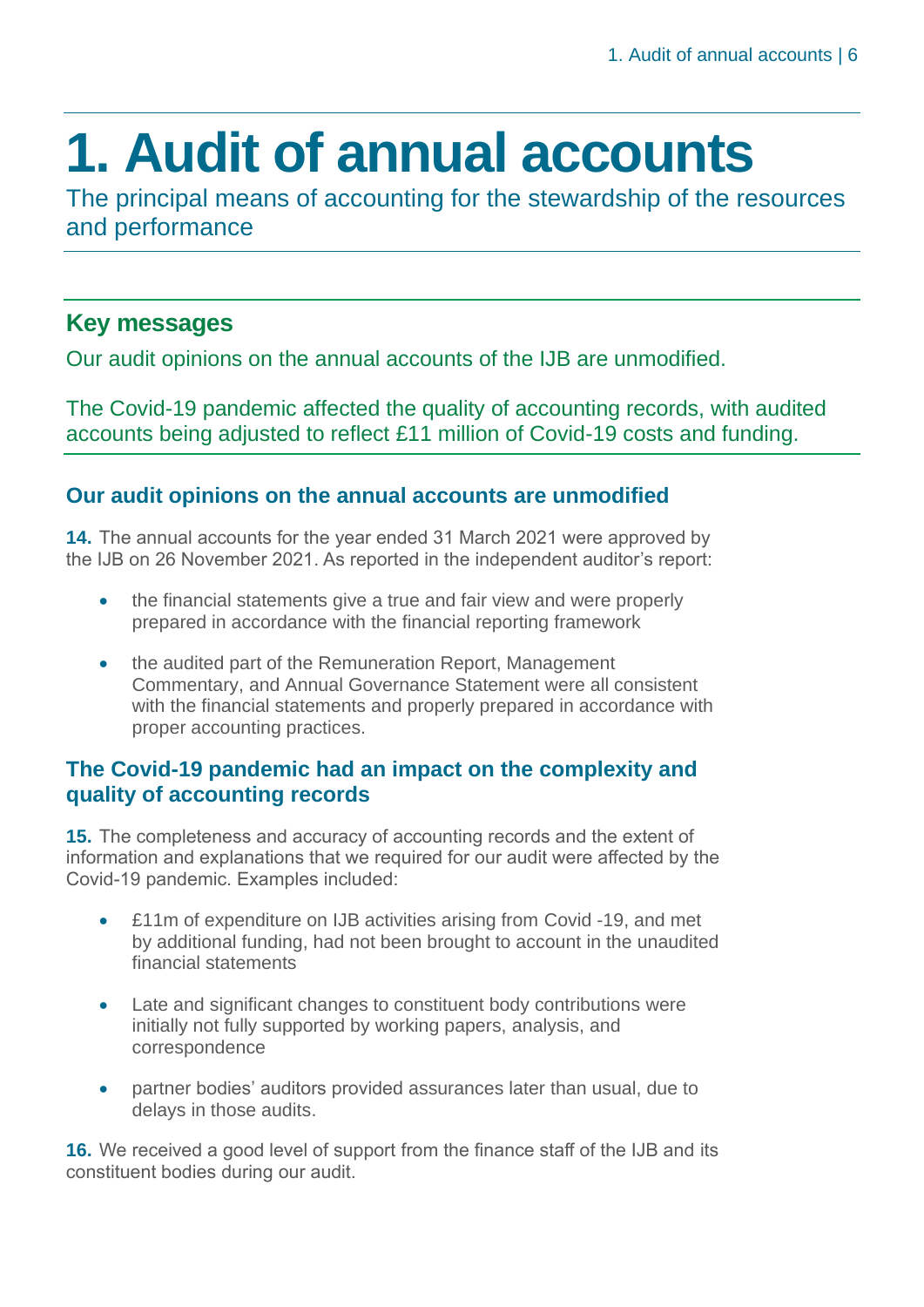### **Recommendation 1**

Ensure that working papers provided in respect of changes in funding and budgets are complete and properly supported.

#### **Overall materiality is £6.3 million**

**17.** The assessment of what is material is a matter of professional judgement. It involves considering both the amount and nature of the misstatement in the annual report and accounts.

**18.** Our initial assessment of materiality was carried out during the planning phase of the audit and. This was reviewed on receipt of the unaudited annual accounts and is summarised in Exhibit 1.

| <b>Exhibit 1</b><br><b>Materiality values</b> |               |
|-----------------------------------------------|---------------|
| <b>Materiality level</b>                      | <b>Amount</b> |
| Overall materiality                           | £6.3 million  |
| Performance materiality                       | £3.75 million |
| Reporting threshold                           | £190,000      |

Source: Audit Scotland

#### **Appendix 2 identifies the main risks of material misstatement and our audit work to address these**

**19.** [Appendix 2](#page-25-0) provides our assessment of risks of material misstatement in the annual accounts and any wider audit dimension risks. It also identifies the work we undertook to address these risks and our conclusions from this work.

#### **We have significant findings to report on the annual accounts**

**20.** International Standard on Auditing (UK) 260 requires us to communicate significant findings from the audit to those charged with governance, including our view about the qualitative aspects of Fife IJB's accounting practices covering accounting policies, accounting estimates and financial statements disclosures. The significant findings on the annual accounts are summarised in [Exhibit 2.](#page-7-0)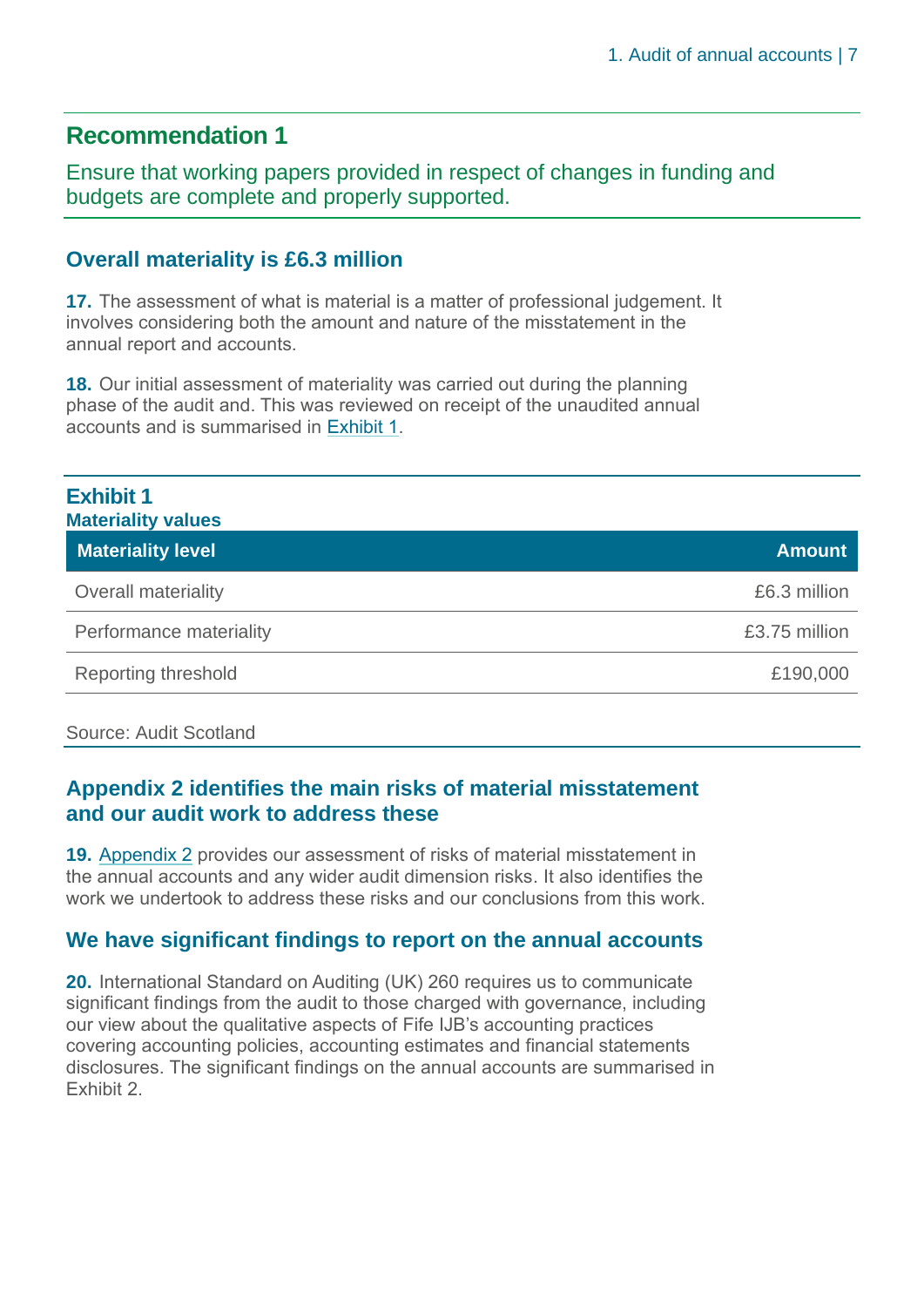<span id="page-7-0"></span>

| <b>Exhibit 2</b> |  |  |
|------------------|--|--|
|                  |  |  |
|                  |  |  |

| LAIIIJIL <i>L</i><br>Significant findings from the audit of Fife IJB financial statements 2020/21                                                                                                                                                                                                                                                                                                                                                                                                                                                                   |                                                                                                                                                                                                               |  |  |
|---------------------------------------------------------------------------------------------------------------------------------------------------------------------------------------------------------------------------------------------------------------------------------------------------------------------------------------------------------------------------------------------------------------------------------------------------------------------------------------------------------------------------------------------------------------------|---------------------------------------------------------------------------------------------------------------------------------------------------------------------------------------------------------------|--|--|
| <b>Issue</b>                                                                                                                                                                                                                                                                                                                                                                                                                                                                                                                                                        | <b>Resolution</b>                                                                                                                                                                                             |  |  |
| 1. Inclusion of covid costs and funding<br>NHS Fife incurred £11 million of costs on IJB<br>activities arising due to Covid-19 for which<br>additional funding was received. These amounts<br>were not shown in the IJB unaudited accounts.                                                                                                                                                                                                                                                                                                                         | The audited accounts were amended<br>with £11 million of additional contribution<br>income and expenditure now included.<br><b>Recommendation 1</b><br>(refer Appendix 1, action plan)                        |  |  |
| 2. Budget realignment payments<br>£4.1 million of budget realignment payments were<br>included in NHS Fife activity costs and netted off<br>Fife Council activity costs in error.                                                                                                                                                                                                                                                                                                                                                                                   | The audited accounts were amended to<br>reflect the £4.1 million budget<br>realignment.<br><b>Recommendation 1</b><br>(refer Appendix 1, action plan)                                                         |  |  |
| 3. Council accruals estimate - external service<br>providers<br>The accruals approach for amounts payable for<br>social care has been brought into line with that for<br>the remainder of the Council. Only amounts over<br>£50,000 are accrued. The outturn report identified<br>that £1 million of the underspend in relation to<br>council nursing and residential services was<br>attributable to this approach in 2020/21.                                                                                                                                     | No amendment was made to the<br>Council's accounts. The accruals<br>estimate was deemed to be optimistic<br>but reasonable for accounting purposes<br>under ISA 580.                                          |  |  |
| 4. Council expenditure items<br>The Council's auditor identified two expenditure<br>items impacting the cost of IJB activities not<br>treated correctly:<br>£294,000 relating to continuing placements<br>should have been recharged to the Council's<br>Children's and Families division in line with an<br>agreed approach. No recharge was made.<br>£261,000 relating to training provided by Fife<br>College was to be carried forward to 2021/22.<br>No adjustment was made to the accounts.<br>The cost of IJB activities includes these costs in<br>2020/21. | No amendment was made to the<br>Council's accounts on the basis of<br>materiality. We report these items as<br>unadjusted.<br>Paragraph 22.                                                                   |  |  |
| 5. Use of performance information in the<br>management commentary                                                                                                                                                                                                                                                                                                                                                                                                                                                                                                   | Our opinion on the management<br>commentary was unmodified. Inclusion<br>of additional performance information to<br>be considered for 2021/22.<br><b>Recommendation 2</b><br>(refer Appendix 1, action plan) |  |  |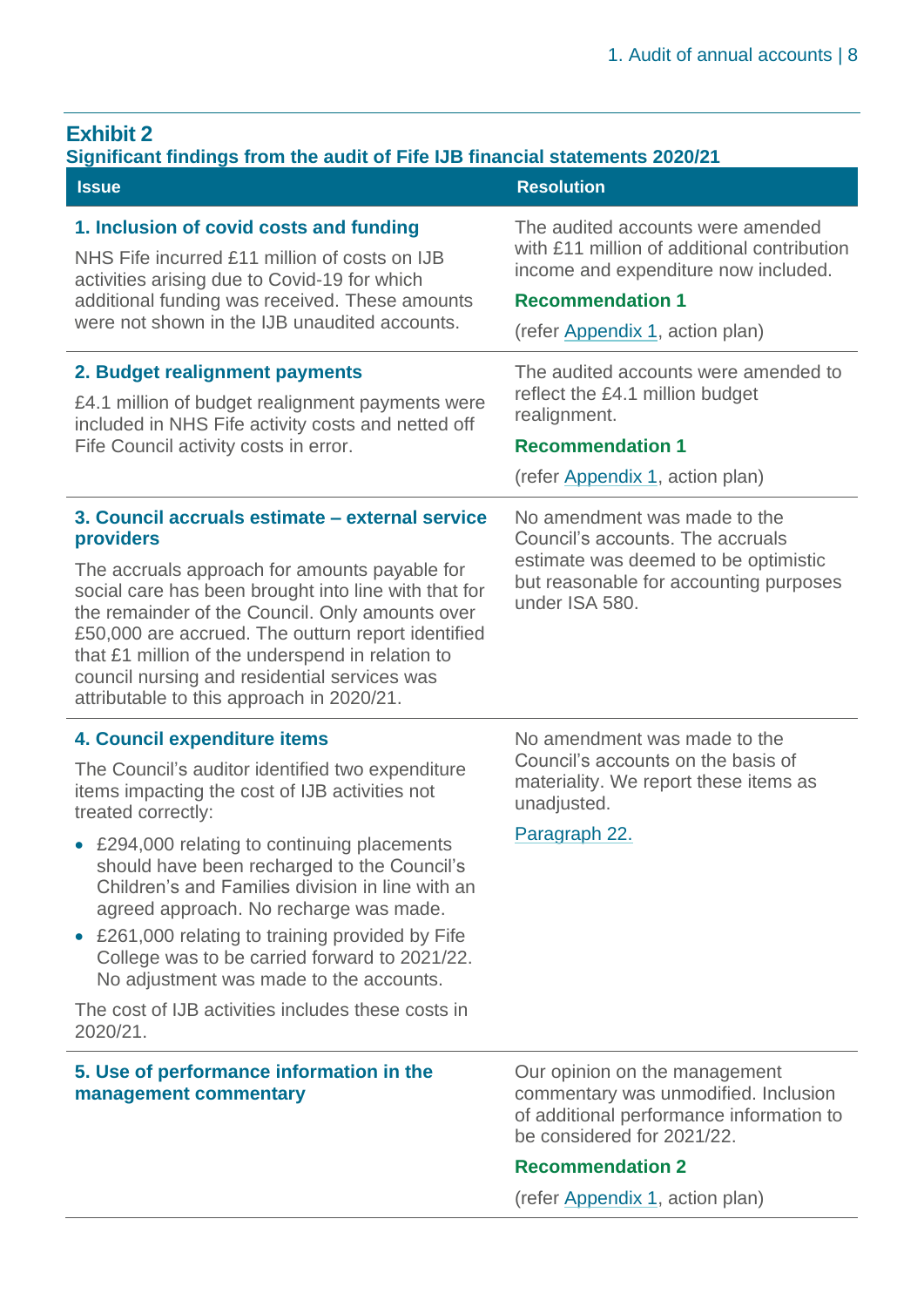| <b>Issue</b>                                                                                                                                                                                                                                                                                 | <b>Resolution</b>                                                            |  |
|----------------------------------------------------------------------------------------------------------------------------------------------------------------------------------------------------------------------------------------------------------------------------------------------|------------------------------------------------------------------------------|--|
| The management commentary should include<br>financial key performance indicators together with<br>other indicators necessary to measure progress<br>against objectives and priorities. There remains<br>scope to improve the use of performance<br>information in the management commentary. |                                                                              |  |
| 6. The Annual Governance Statement could<br>better link actions to governance weaknesses.                                                                                                                                                                                                    | Our opinion on the annual governance<br>statement was unmodified. The Annual |  |
| The Annual Governance Statement is required to<br>include an agreed action plan to deal with                                                                                                                                                                                                 | Governance Statement should be<br>refined in 2021/22.                        |  |
| significant governance issues. There is scope to                                                                                                                                                                                                                                             | <b>Recommendation 3</b>                                                      |  |
| better link actions, focus on significant weaknesses<br>and include timescales.                                                                                                                                                                                                              | (refer Appendix 1, action plan)                                              |  |
|                                                                                                                                                                                                                                                                                              |                                                                              |  |

#### Source: Audit Scotland

#### **Identified misstatements of £15 million were adjusted in the annual accounts**

**21.** In total £15 million of misstatements relating to Covid-19 and budget realignment were identified and amended with no impact on reserves (Exhibit 2). We adjusted our audit procedures to increase testing and gained assurance over Covid-19 funding through agreement to constituent body accounts.

**22.** Other misstatements totalling £555,000 and impacting the cost of IJB activities were identified in the accounts of Fife Council. These errors have not been adjusted by the Council in their audited annual accounts. If corrected the cost of IJB activities would have reduced by £555,000 (Exhibit 2).

**23.** We have reviewed the nature and causes of these misstatements and have concluded that they arose from issues that have been isolated and identified in their entirety and do not indicate further systematic error.

**24.** It is our responsibility to request that all misstatements, other than those below the reporting threshold, are corrected. However, the final decision on making the correction lies with those charged with governance considering advice from senior officers and materiality.

**25.** The gross sum of unadjusted errors is below our materiality and has not affected our opinion.

#### **Limited progress was made on prior year recommendations**

**26.** The IJB has made limited progress in implementing our prior year audit recommendations due to the impact of Covid-19. Only two out of 11 actions are complete. For actions not yet implemented, revised responses and timescales have been agreed with management, and are set out in [Appendix 1.](#page-20-0)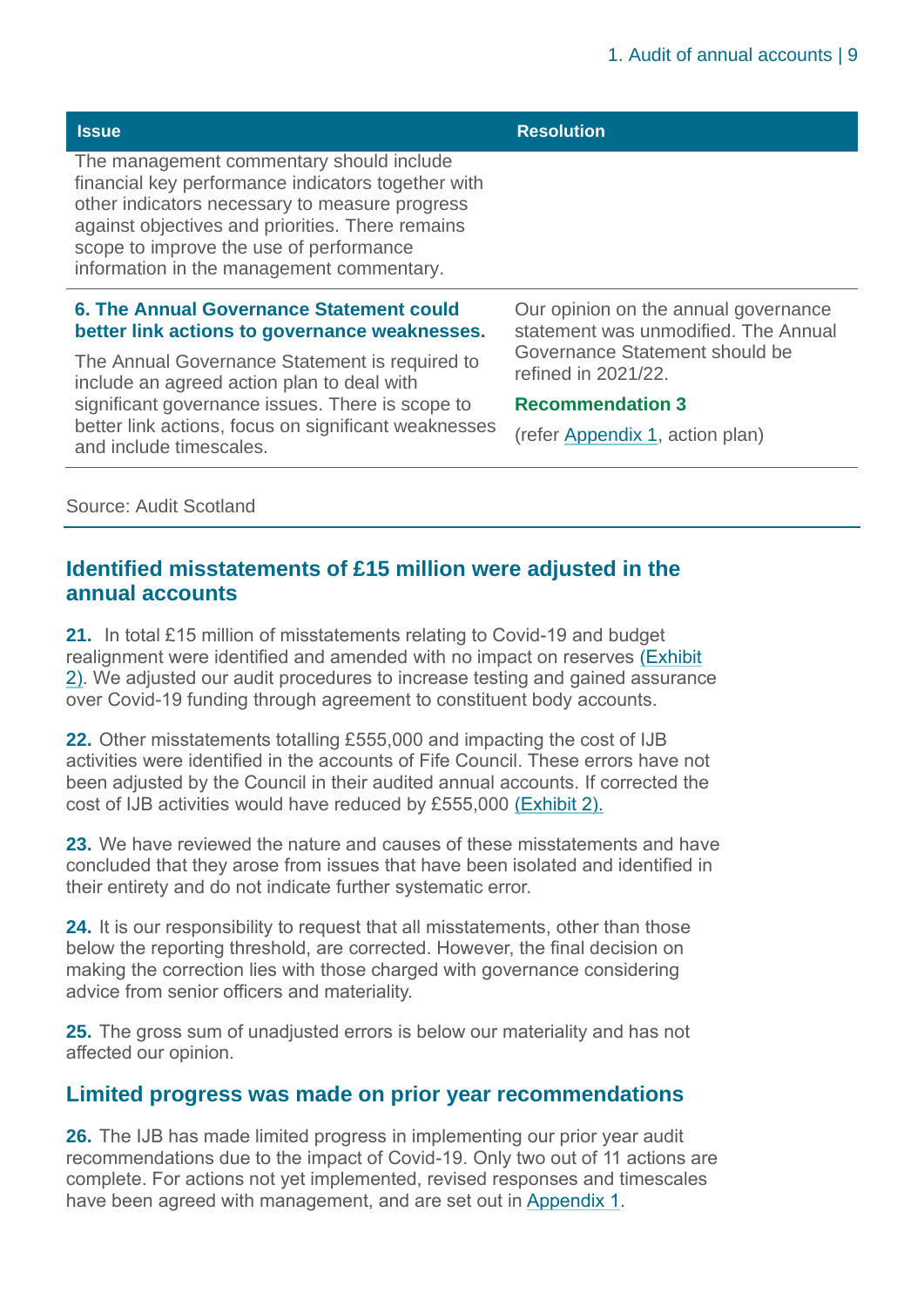## <span id="page-9-0"></span>**2. Financial management and sustainability**

Financial management is about financial capacity, sound budgetary processes and whether the control environment and internal controls are operating effectively. Financial sustainability looks forward and considers whether the IJB is planning effectively to continue to deliver its services.

#### **Key messages**

Savings of £13.8 million were approved to set a balanced budget in 2020/21, but Covid-19 meant that almost half of these savings remained unachieved.

Additional Scottish Government funding and contributions from NHS Fife, together with an underspend on core activities, resulted in a surplus of £29.6 million.

The budget for 2021/22 was approved on the basis that £5.5 million of previously unachieved savings would be delivered along with further new savings of £3.9 million.

A £6 million overspend is currently forecast for 2021/22.

There remains scope to further improve financial management.

#### **The IJB approved £13.8 million of savings to set a balanced budget for 2020/21**

**27.** The IJB's budget for 2020/21 was approved by voting members of the board remotely after the scheduled meeting of the IJB was cancelled due to the first Covid-19 lockdown. The budget was balanced for the first time since 2016/17. Savings of £13.8 million were approved to close the identified funding gap.

#### **The Covid-19 pandemic led to increased costs and undelivered savings which were funded**

**28.** The onset of the Covid-19 pandemic impacted service delivery and meant that many savings initiatives had to be paused.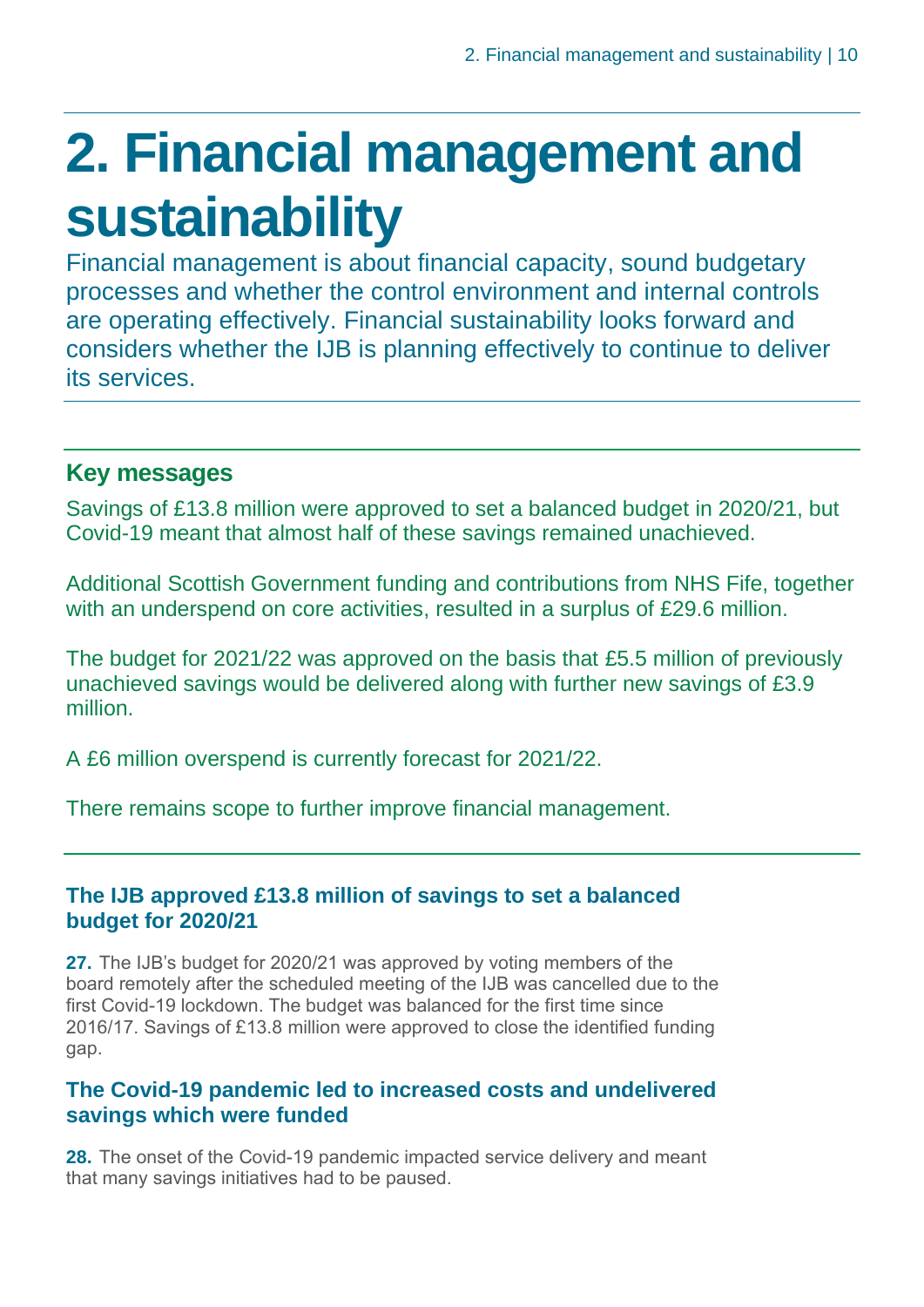**29.** The first budget monitoring report produced for the IJB in August 2020 identified pressures of £27 million. In subsequent finance reports forecast costs remained at around this level with the position in the final Local Mobilisation Plan showing costs of £26 million (including unachieved savings of £6.5 million).

**30.** Additional funding was made available by the Scottish Government to meet all Covid-19 costs in 2020/21.

#### **Additional funding, contributions, and an underspend on core activities, resulted in a surplus of £29.6 million in 2020/21**

**31.** The additional funding from the Scottish Government, additional contributions from NHS Fife, and an underspend on core activities resulted in a total surplus of £29.6 million for the year.

**32.** The IJB is carrying forward reserves for the first time since becoming operational in 2016/17 [\(Exhibit 3\)](#page-10-0).

#### <span id="page-10-0"></span>**Exhibit 3**

**Performance against budget (excluding acute services set aside)** 2020/21 is the first year the IJB has returned a surplus

| <b>IJB budget summary</b>                     | 2016/17<br>£m | 2017/18<br>£m | 2018/19<br>£m | 2019/20<br>£m | 2020/21<br>Em |
|-----------------------------------------------|---------------|---------------|---------------|---------------|---------------|
| <b>Final Budget</b>                           | 495           | 512           | 530           | 560           | 665           |
| <b>Budgeted overspend</b>                     | 0             | 2             | 5             |               | 0             |
| Actual spend                                  | 504           | 520           | 539           | 567           | 635           |
| Over/ (under) spend<br>before deficit funding | 9             | 8             | 9             | 7             | (30)          |
| Overall reserves c/f                          | 0             | 0             | 0             | 0             | 30            |

Source: Fife IJB Finance Reports and Accounts

**33.** Reserves include £15 million earmarked for ongoing Covid-19 pressures, £7 million for other specific activities / pressures, with the remaining £7 million uncommitted.

#### **Staff vacancies contributed to underspends on core activities**

**34.** Underspends on core activities were often attributed to staff vacancies. Service delivery has been impacted in some areas with increased waiting times for services reported. Active recruitment is underway, but this in turn may contribute to budget pressures.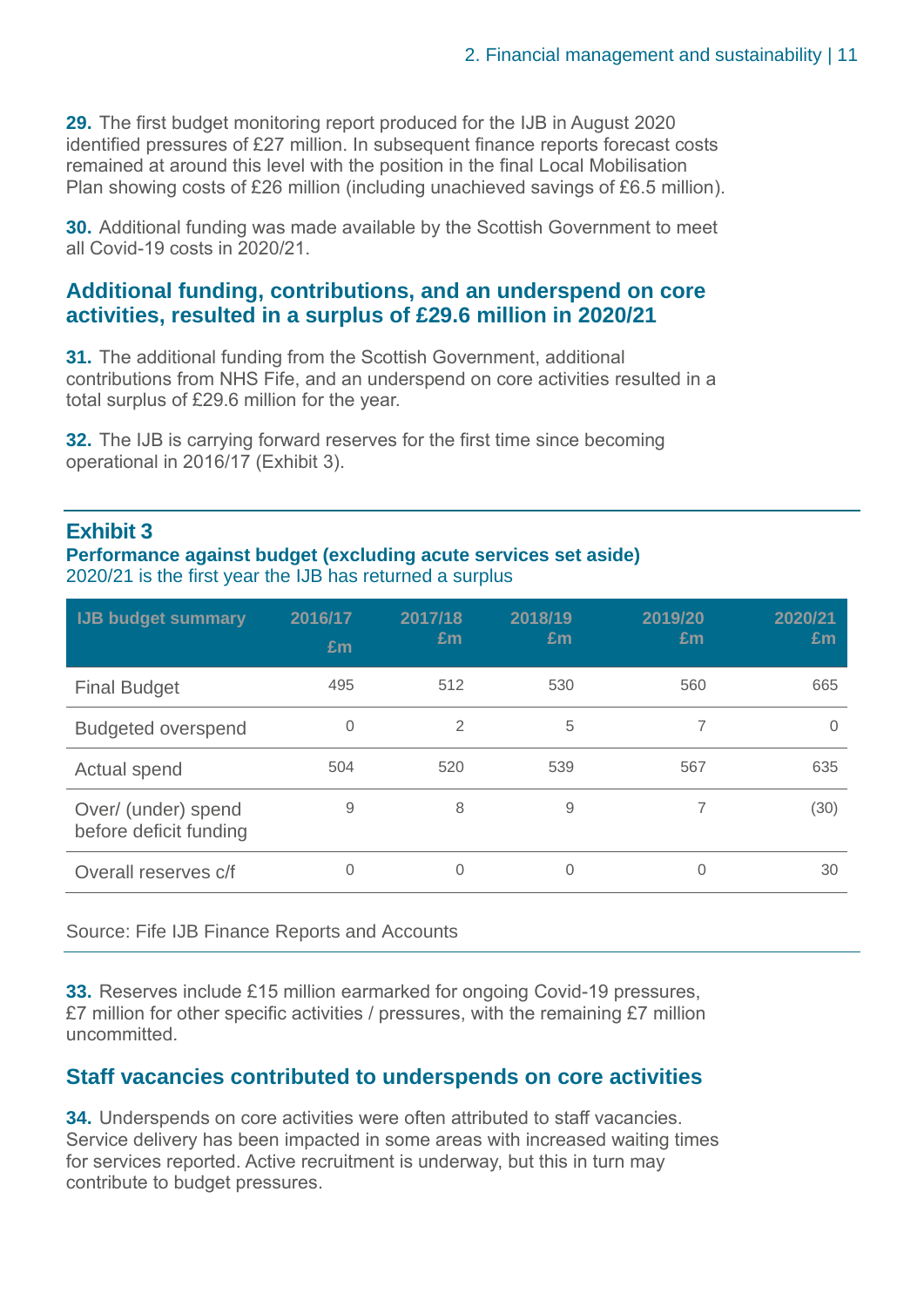#### **The target for new savings in 2021/22 is £9.4 million**

**35.** The 2021/22 budget was set on the basis that £5.5 million of the unachieved savings from 2020/21 could still be delivered, together with an additional £3.9 million of savings approved for the first time for 2021/22 (£4.8 million of the total £8.7 million savings approved were delivered on a recurrent basis in 2020/21 and were being reapproved as a formality).

#### **Budgets are still not identified at activity level**

**36.** We recommended last year that budgets should be set at activity level in line with strategic priorities. Some progress has been made in 2021/22 with budgets attributed to each partner body. However, budgets at activity level are still not identified.

#### **There is scope for greater transparency in how constituent body contributions are uplifted**

**37.** Baseline recurrent budgets are not identified as part of budget setting, and it is not always clear that all elements that should be uplifted have been. When the 2020/21 budget was set, the resource transfer figure had not been uplifted in line with agreed practice. This error was identified by the Chief Finance Officer later in the year and additional contributions of £1.5 million were agreed with NHS Fife.

#### **Recommendation 4**

Make it clearer in budget setting reports how contributions have been uplifted.

#### **A £6 million overspend is forecast for 2021/22**

**38.** The finance report at the end of August 2021 is forecasting a £6 million overspend on core activities. This overspend is after the inclusion of £3 million unachieved savings. A recovery plan is being put in place but failure to deliver further savings or secure additional funding contributions will impact uncommitted reserves.

**39.** The local mobilisation plan for the first quarter of 2021/22 identifies Covid-19 costs and unachieved savings of £30 million. This is almost double the earmarked reserves the IJB has identified for Covid-19 of £15.2 million.

**40.** The IJB expects that additional funding will be made available by the Scottish Government to meet Covid-19 costs in 2021/22. This funding may cover unachieved savings of £3 million included in the August forecast.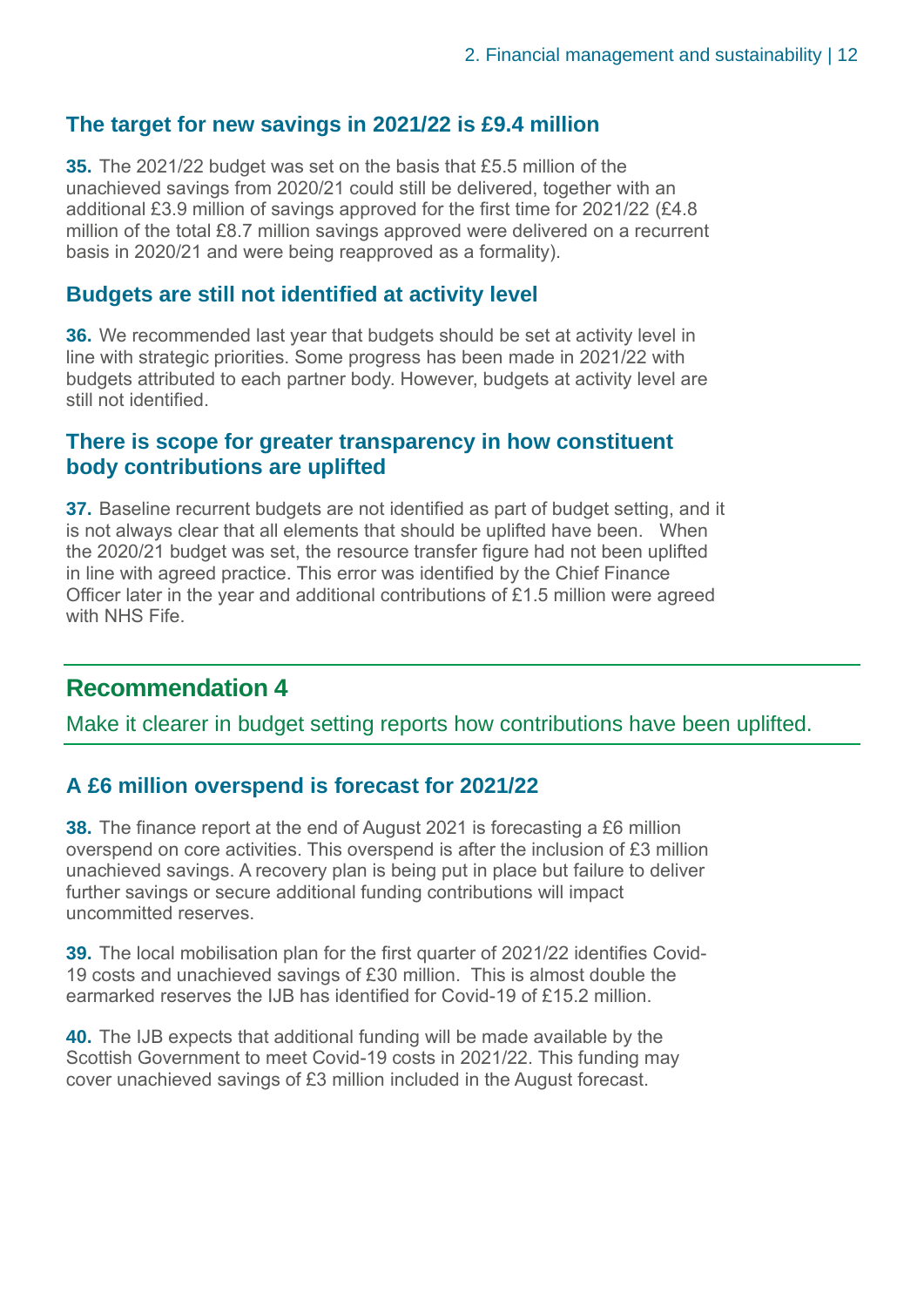#### **Reasons for the Adult Placements overspend are complex, but scope remains to further improve financial management**

**41.** The biggest single area of forecast overspend in 2021/22 is in adult placements at £6 million. The reasons for the overspend are complex and there are ongoing pressures.

**42.** The budget for Adult Placements for 2021/22 was lower than the outturn for 2020/21 due to undelivered savings carried forward. Delivery of savings has again been impacted by the ongoing pandemic with £1.2 million now in doubt. It is important that savings plans are robust and take account of known pressures.

**43.** Statutory requirements and the impact of Coivd-19 have resulted in packages being approved in excess of budget available. Work has now begun to review existing packages with a view to reducing cost. Revising packages of care can be complex where legal guardians are involved.

**44.** The service is constrained by the availability of service providers in some areas and changing this will take time.

**45.** There has been a lack of readily available information on current provision and needs which could hamper a strategic approach to commissioning. The service is working with finance to better understand the distribution of cost across different elements of the service.

**46.** There is a clear commitment to improve financial management. A number of the key variables for further consideration are identified at Exhibit 4.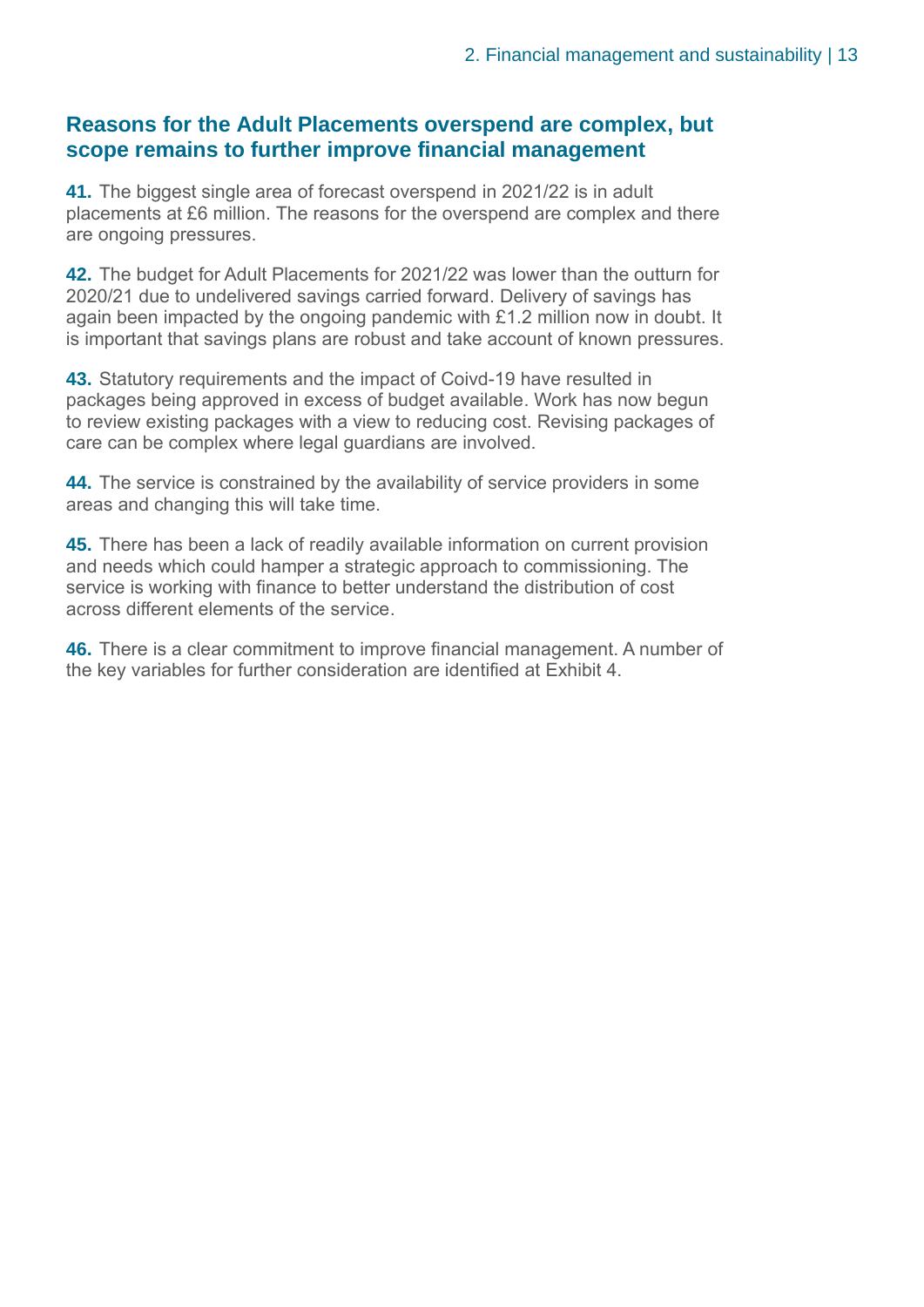#### **Exhibit 4**

#### **Improving financial management**

For many organisations the following variables are key to improving financial management



#### **The medium term financial strategy (MTFS) has been updated but does not demonstrate that demographic pressures can be met**

**47.** The MTFS was updated and rolled forward as part of the budget setting process for 2021/22. Assumptions around funding and financial pressures were updated and are more optimistic than in the previous year resulting in reduced funding gaps forecast for 2022/23 and 2023/24.

**48.** However, the MTFS does not reflect demographic pressures and has not anticipated the ongoing impact of Covid-19 as services are remobilised. Long term financial planning has not yet been developed.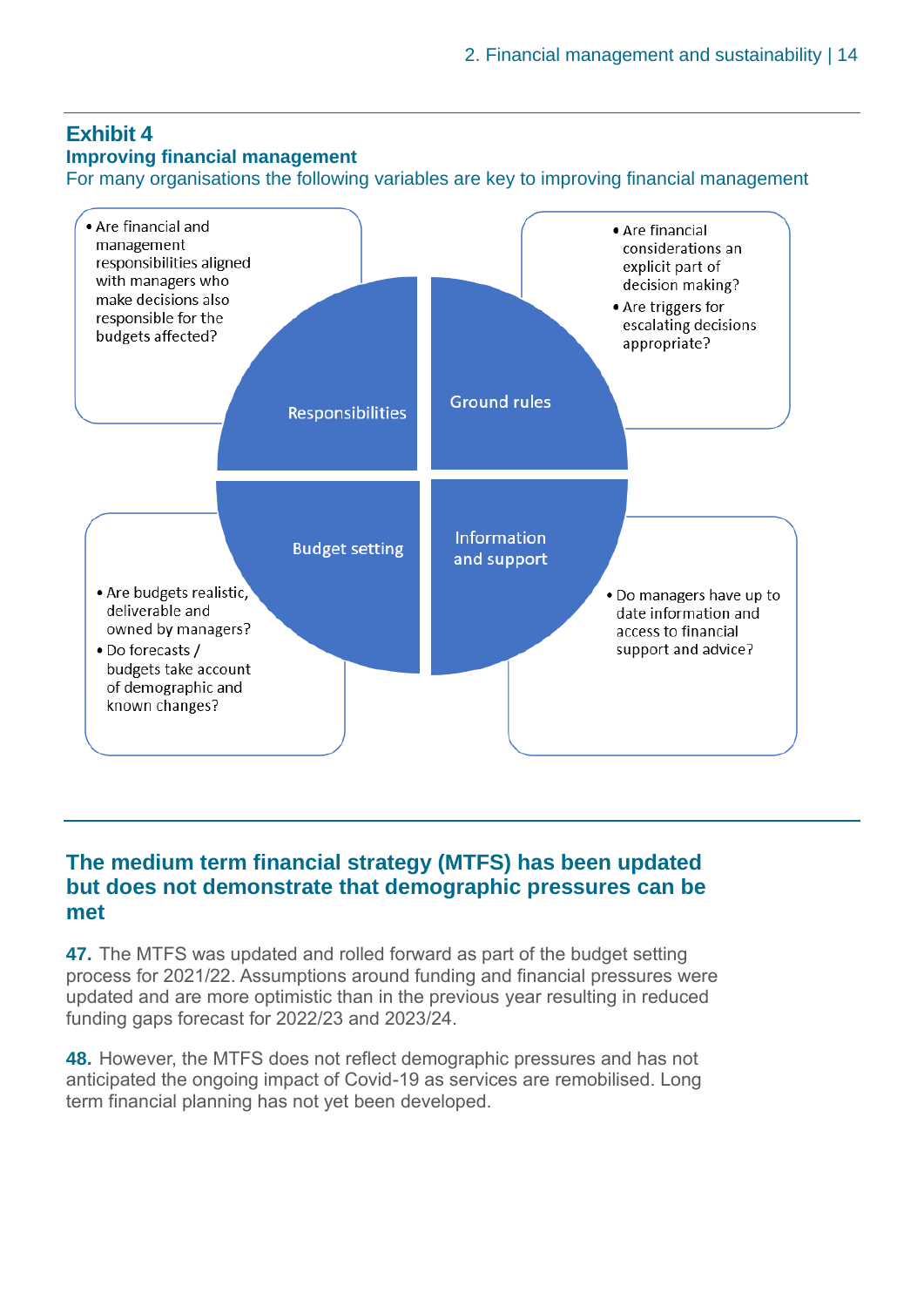#### **There were weaknesses in constituent body internal controls but additional work was undertaken by their auditors**

**49.** The IJB relies on the financial systems of its constituent bodies and does not maintain its own financial ledger or systems.

**50.** In 2020/21 Fife council moved to new main accounting; payroll; and accounts payment systems. The introduction of these new systems, together with remote working practices due to Covid-19 restrictions, resulted in some weakening of financial control and budget monitoring. We received assurances from the auditor that further substantive testing has been undertaken and there has been no material impact on the accounts of the IJB.

**51.** We received assurances from NHS Fife's auditor that overall, the controls tested were operating effectively, but with some control weaknesses over the staff verification exercise and the authorisation of journals. Covid-19 had also resulted in a significant reduction in counter-fraud activity covering payments to primary care practitioners. We received assurances from the auditor that further substantive testing has been undertaken and there has been no material impact on the accounts of the IJB.

#### **Additional funding from the UK-wide health and social care tax will be available from 2022/23**

**52.** The UK government has recently announced the introduction of health and social care tax from 2022/23 which will be raised initially from an increase in national insurance contributions.

**53.** According to the announcement the new tax should result in an additional £1.1 billion of funding for Scotland. Whilst the distribution of this funding has yet to be decided, the Cabinet Secretary for Health and Social Care has indicated that it will be passported to health and social care.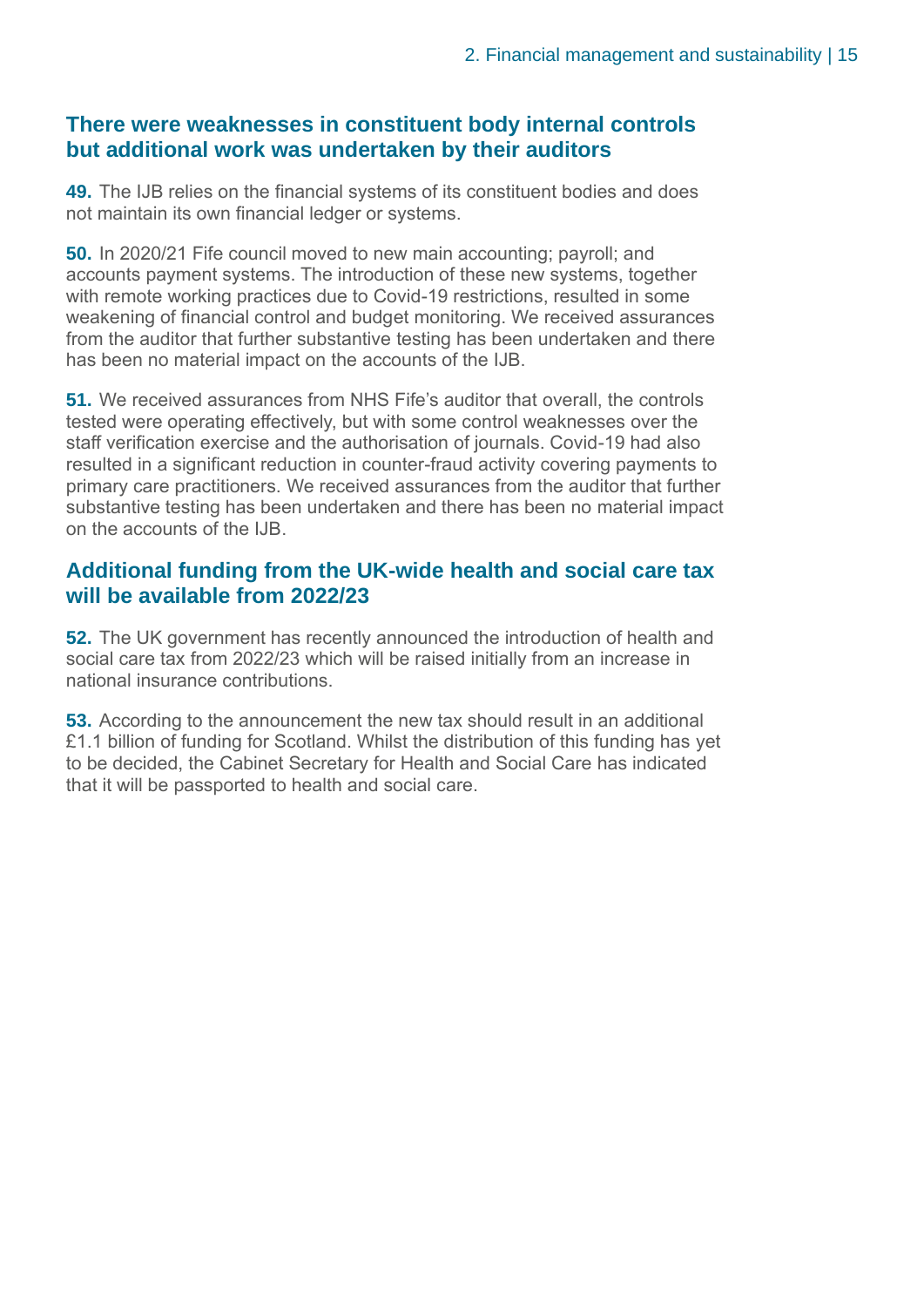## <span id="page-15-0"></span>**3. Governance, transparency, and best value**

The effectiveness of scrutiny and oversight and transparent reporting of information. Using resources effectively and continually improving services.

#### **Key messages**

Vision and leadership have been good.

There was a rapid response to the pandemic with a local mobilisation plan drawn up and command structures introduced.

The integration scheme has been revised and a review of governance arrangements will now follow.

Transformation responsibilities have been clarified and a project management office is being set up.

More could be done to demonstrate best value duties are being met.

#### **Vision and leadership have been good**

**54.** Leadership has been good with effective communication and engagement by the IJB Chief Officer with the board, partners, and workforce throughout the pandemic. There is a clear commitment to integration and improvement with the adoption of Mission 2024 with the aim to best performing or most improved Health and Social Care Partnership by 2024.

**55.** There is a clear focus on engaging with and empowering staff to achieve improvement. With regular meetings of the extended leadership team.

**56.** Staff health and wellbeing have been supported through staff hubs, telephone support lines and regular staff briefings.

**57.** Additional briefings have been produced for board members, development sessions have continued and further drop in sessions introduced as part of the budget setting process.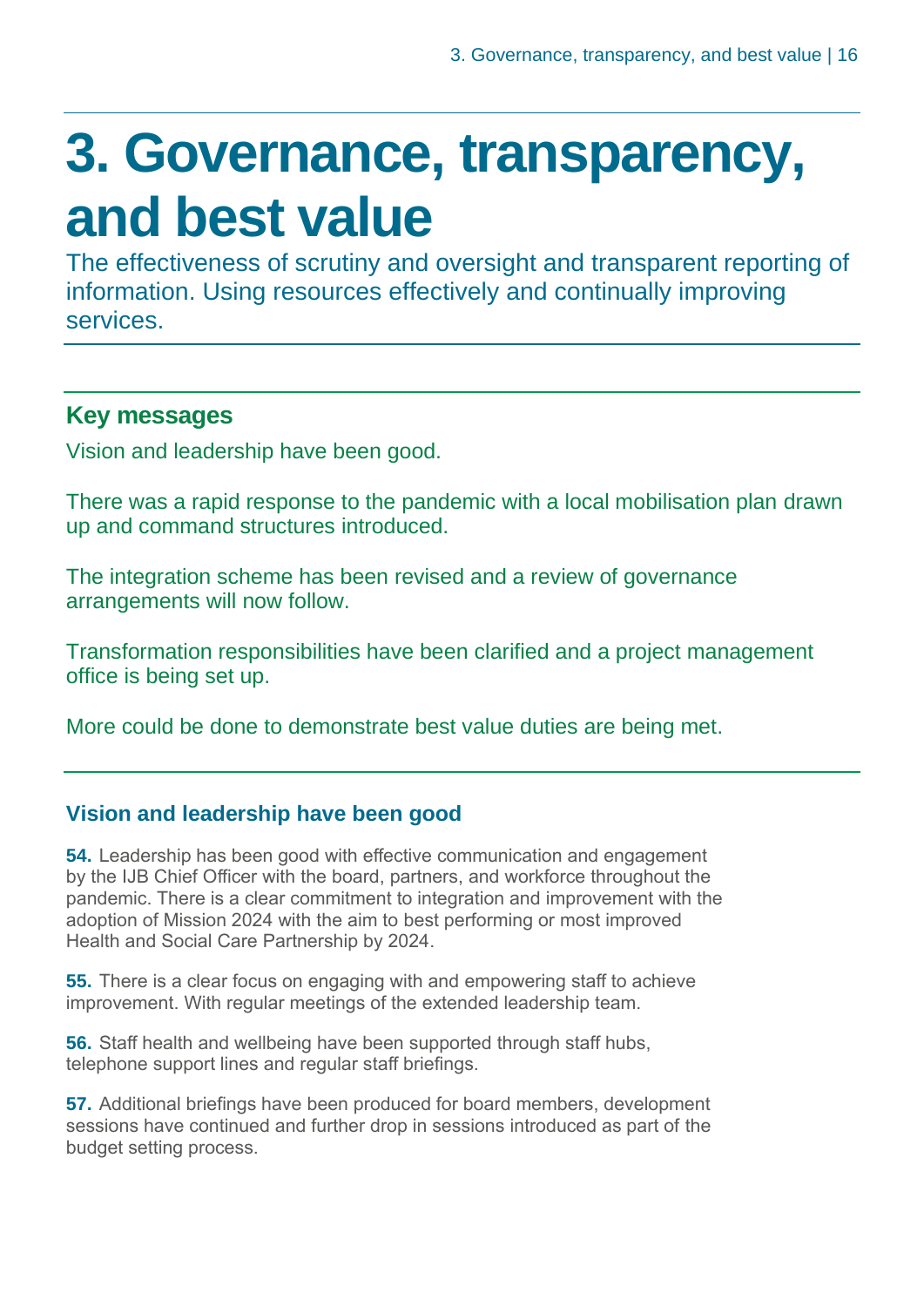#### **Throughout the pandemic the IJB has continued to work on strengthening governance arrangements**

**58.** Fife IJB made changes to its governance arrangements in response to the pandemic. The IJB's budget for 2020/21 was approved by voting members of the board remotely after the scheduled meeting of the IJB was cancelled due to the first Covid- 19 lockdown.

**59.** Later meetings were held virtually using teams and additional meetings were held with the chairs for governance committees and the chair and vice chair of the IJB. The IJB and its committees met regularly and were kept informed of developments throughout the period.

**60.** Throughout the pandemic, work has been ongoing to strengthen governance arrangements through development sessions and work with the board.

#### **There was a rapid response to the pandemic with a local mobilisation plan and introduction of command structures**

**61.** The health and social care partnership engaged with the Scottish Government and produced a local mobilisation plan in March 2020. A Health and Social Care command structure was introduced which interfaced with those of Fife Council and NHS Fife. Emergency, complex, and critical support continued to be delivered across all key areas.

**62.** Some areas of service were impacted. Community support services, for example, were suspended and the affected staff were redeployed.

#### **The Health and Social Care Partnership operated with an interim management structure during 2020-21**

**63.** All three of the health and social care partnership's divisional general managers left in 2020/21 and interim arrangements were put in place to deal with the impact of Covid-19. New appointments have now been made and a permanent management structure introduced in July 2021. Some further realignment of cost centres with the new management structure will be necessary.

#### **The integration scheme has been revised and a review of governance arrangements will now follow**

**64.** We reported last year that the revised integration scheme was still to be finalised and Covid-19 led to further delay. However, the revised scheme has now been approved by constituent bodies for application in 2021/22, following final approval by the Scottish Government.

**65.** The revised integration scheme clarifies the IJB's responsibilities for strategic direction and operational oversight, with operational delivery being the responsibility of the IJB chief officer who is accountable to the constituent bodies in that role.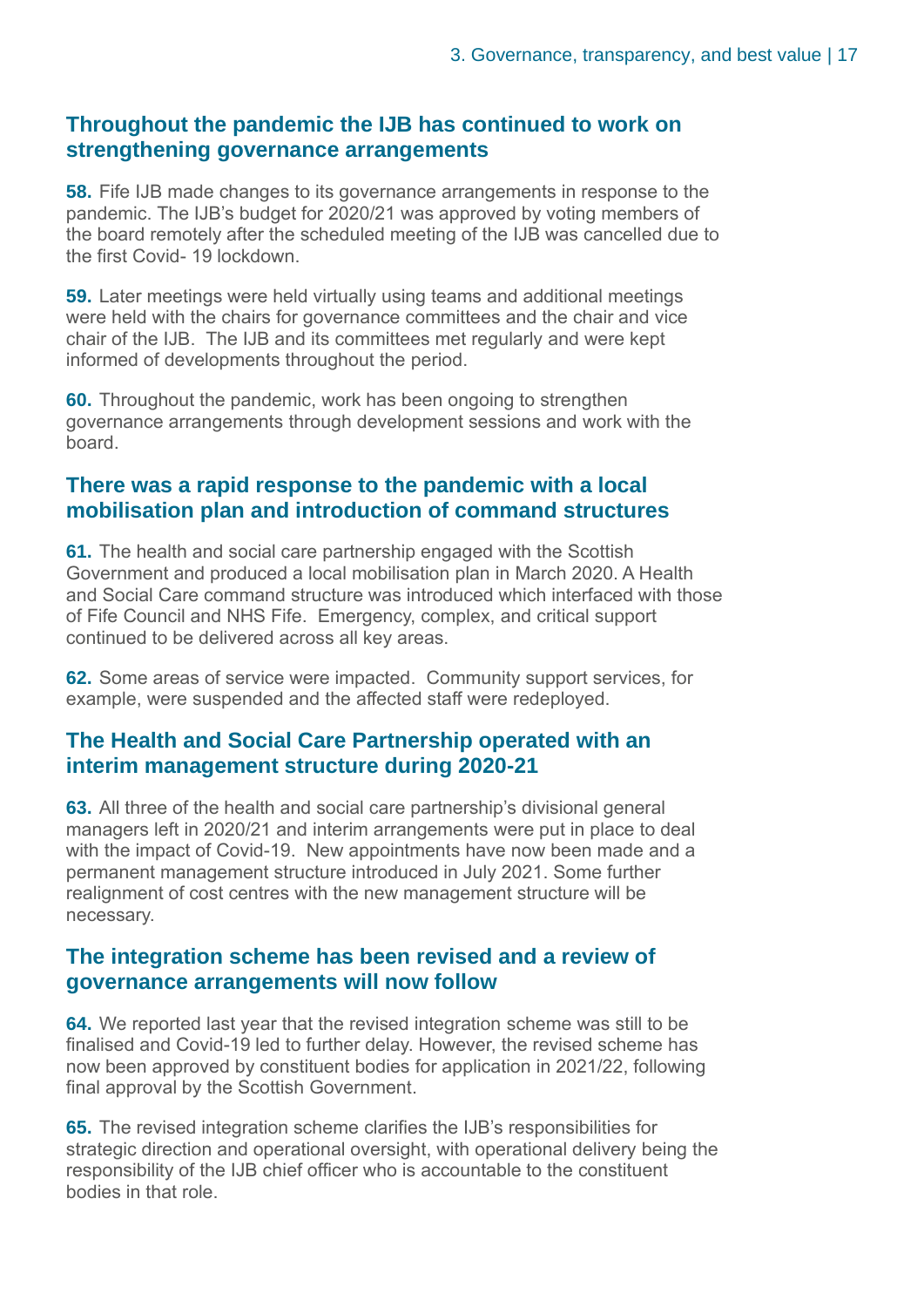**66.** A review of governance arrangements and committee structure, which was pending approval of the revised integration scheme by constituent bodies, can now be finalised. The review will see the IJB's governance manual updated and the IJB committee structure and terms of reference refreshed.

#### **A directions policy has been developed and directions to partner bodies issued**

**67.** Following guidance from the Scottish Government on the issuing of directions the IJB developed a directions policy which has helped further clarify roles and responsibilities. More use will be made by the IJB of directions to partner bodies going forward.

#### **A Local Partnership Forum annual report has been produced for the first time and a strategic commissioning plan developed**

**68.** The IJB has continued to develop thinking and capture learning with new reports on the Local Partnership Forum and the development of a Strategic Commissioning Plan to complement the Strategic Plan which is due to be updated in 2022.

#### **Transformation responsibilities have been clarified and a project management office is being set up**

**69.** The delivery of transformation and change has been postponed or slowed. due to Covid-19. However, the Chief Finance Officer took on responsibility for transformation projects in July 2021 and a project management office is being set up.

**70.** Work on refreshing transformation projects, and the framework in which they operate, is now underway. These are looking at the balance of care and support provided 'at home' and 'in homes' through the home-first and bedbased initiatives. These aim to reduce the dependency on more expensive residential and nursing homes and better support folk at home in order to cope with the needs of an ageing population.

**71.** Internal audit made recommendations to better link the IJB Strategic Plan and its resultant transformation programmes to the Plan for Fife. A transformation portfolio board is to be introduced.

#### **More could be done to demonstrate best value duties are being met**

**72.** Integration Joint Boards have a statutory duty to put in place arrangements to secure Best Value. To achieve this, IJBs should have effective processes for scrutinising performance, monitoring progress towards their strategic objectives and holding partners to account.

**73.** The IJB introduced a best value framework in January 2019 and a position statement was reported to the IJB in February 2020. There has been no progress report for 2020/21.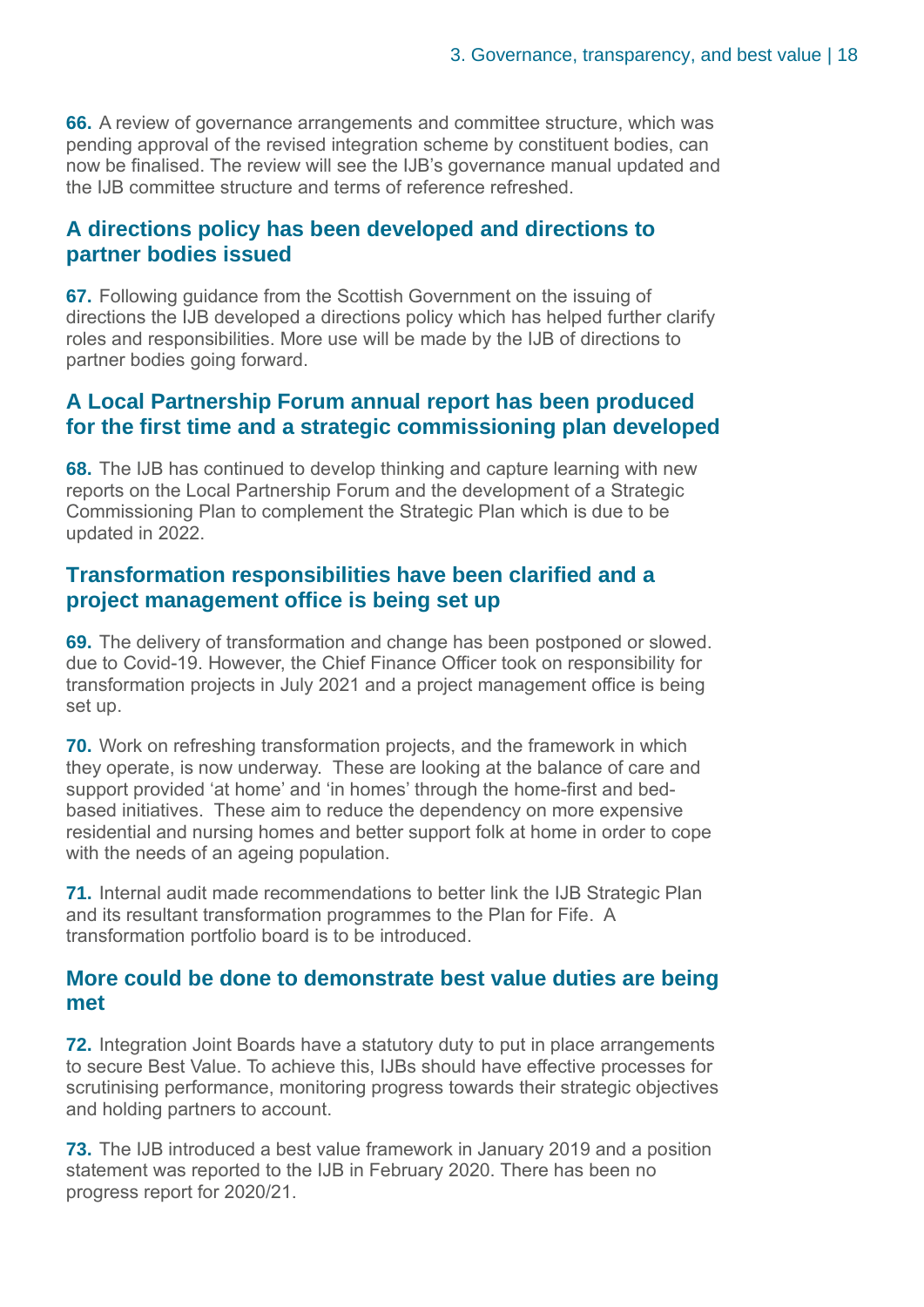**74.** The requirements for the annual performance report include an assessment of whether best value in the planning and delivery of services has been achieved. However, coverage of best value in the annual report has been limited.

#### **Recommendation 5**

Consider fuller coverage of Best Value responsibilities in the annual performance report.

#### **The IJB has an agreed performance management framework and regular performance reports are considered by the IJB**

**75.** Regular performance information is produced for the board and its committees. Ad hoc reports are also brought on areas of service delivery where improvements are needed. An annual performance report is published but the report for 2020/21 is not yet finalised.

**76.** The core suite of integration indictors was published by the Scottish Government in July 2021. Although these are the latest indicators, they do not all relate to 2020/21 with survey results for example relating to 2019/20. Fife's performance compared to the Scottish average has improved with only two of the data indicators more than 5% below the Scottish average (Exhibit 5).

#### **Exhibit 5**

**Performance against core suite of integration indicators** Comparative performance on data indicators in 2020/21: 8 green, 9 amber, 2 red.



Source: Fife IJB performance reports and Public Health Scotland release September 2020 & July 2021

**77.** The two indicators where Fife are more than 5% below the Scottish average are: 'Falls rate per 1,000 population aged 65+'; and 'Number of days people spend in hospital when they are ready to be discharged (per 1,000 population)'.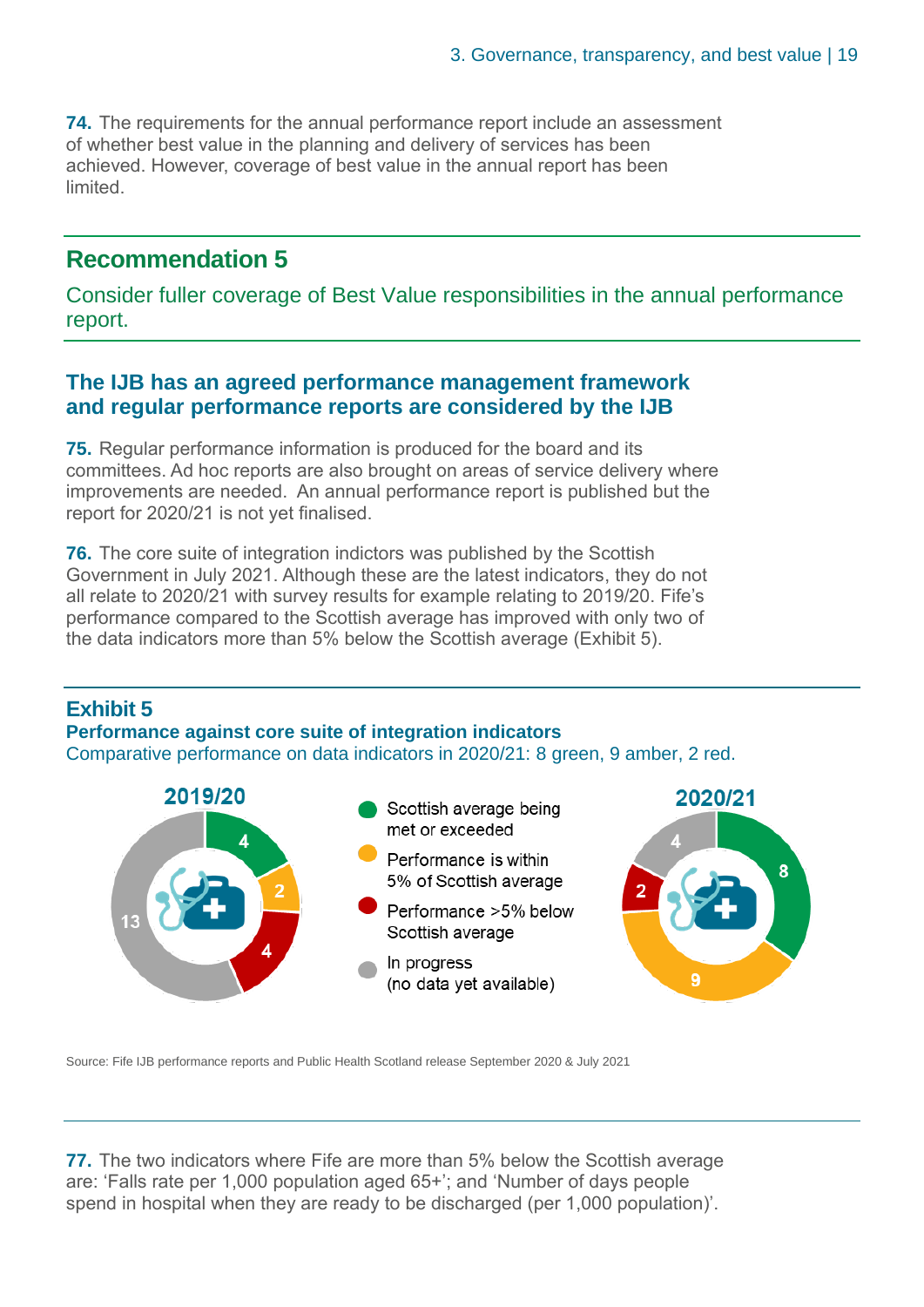**78.** The most recent performance report to the IJB highlighted the rise in demand for care at home services and the number of people waiting for care packages. Indicators for these service areas do not include the length of wait for care.

**79.** The use of performance information during the pandemic has been problematic due to the disruption to services. There have also been issues with the provision of sickness absence information from the Council's new HR system during 2020/21. Timely sickness absence information for council staff continues to be an issue.

#### **Consultation on a national care service for Scotland has begun**

**80.** Following an independent review of adult social care services, published in February 2021, the Scottish Government has started a period of consultation on the introduction of a national care service. Consultation includes proposals for reformed IJBs and the introduction of Community Health and Social Care Boards with wider responsibilities which would report to Scottish Minister and be funded directly from the Scottish Government.

**81.** The proposals have been discussed at an IJB development session and the IJB is preparing a response to the consultation.

#### **National performance audit reports**

**82.** Audit Scotland carries out a national performance audit programme on behalf of the Accounts Commission and the Auditor General for Scotland. During 2020/21 we published some reports which may be of direct interest to the IJB as outlined in [Appendix 3.](#page-28-0)

**83.** During the year Audit Scotland also published a [guide for Audit and Risk](https://www.audit-scotland.gov.uk/report/covid-19-guide-for-audit-and-risk-committees)  [Committees on COVID-19.](https://www.audit-scotland.gov.uk/report/covid-19-guide-for-audit-and-risk-committees) Internal audit used this guide to facilitate a review of governance arrangements during the pandemic.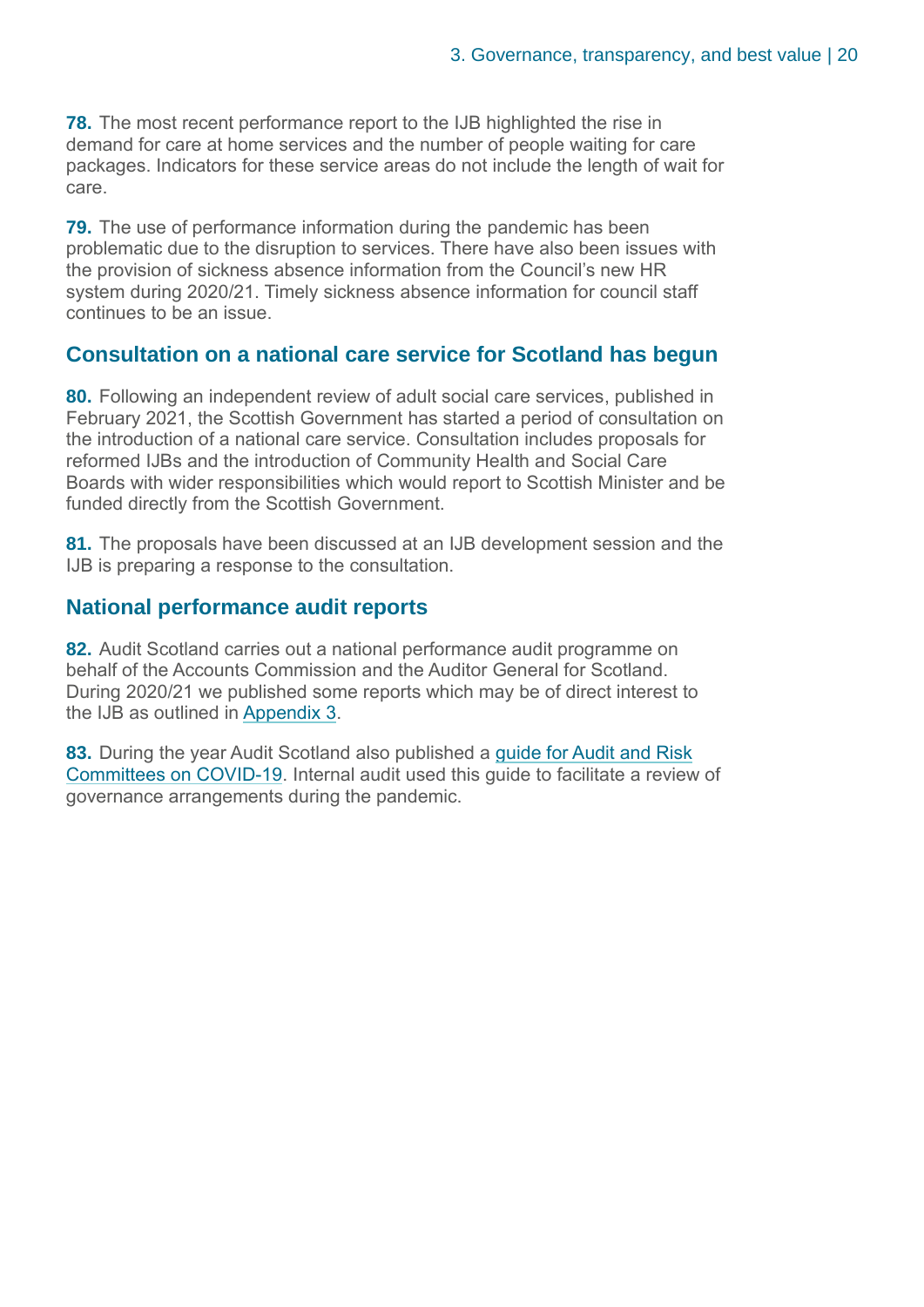### <span id="page-20-0"></span>**Appendix 1** Action plan 2020/21

#### **2020/21 recommendations**

| <b>Issue/risk</b>                                                                                                                                                                                                                                                                                                                                                           | <b>Recommendation</b>                                                                                                                             | <b>Agreed management</b><br>action/timing                                                                                                                                                                                     |
|-----------------------------------------------------------------------------------------------------------------------------------------------------------------------------------------------------------------------------------------------------------------------------------------------------------------------------------------------------------------------------|---------------------------------------------------------------------------------------------------------------------------------------------------|-------------------------------------------------------------------------------------------------------------------------------------------------------------------------------------------------------------------------------|
| 1. Supporting working<br>papers<br>2020/21 was a complex year<br>with the need to identify<br>Covid-19 costs separately<br>and track many changes to<br>funding and budgets.<br>Working papers provided to<br>the IJB finance staff were not<br>always transparent,<br>complete, or properly                                                                                | Ensure that working papers<br>provided in respect of<br>changes in funding and<br>budgets are complete and<br>properly supported.<br>Paragraph 15 | Further work with partners to<br>ensure that working papers<br>are more transparent and<br>complete.<br><b>Audrey Valente</b><br>31 March 2022                                                                                |
| supported.<br>Risk - There is an increased<br>risk of error and an impact on<br>the time taken to produce and<br>audit the accounts.                                                                                                                                                                                                                                        |                                                                                                                                                   |                                                                                                                                                                                                                               |
| 2. Performance information<br>in management<br>commentary<br>The management<br>commentary should include<br>financial key performance<br>indicators together with other<br>key performance indicators<br>necessary to measure<br>progress against objectives<br>and priorities. There was a<br>lack of performance<br>information included in the<br>management commentary. | Make better use of<br>performance information to<br>support the strategic story in<br>the management<br>commentary.<br>Paragraph 15               | Further work with Head of<br>Strategic Planning,<br>Performance and<br>Commissioning to ensure that<br>the management<br>commentary makes fuller use<br>of performance information.<br><b>Audrey Valente</b><br>31 March 2022 |

Risk – That the audit opinion on the management commentary could be qualified.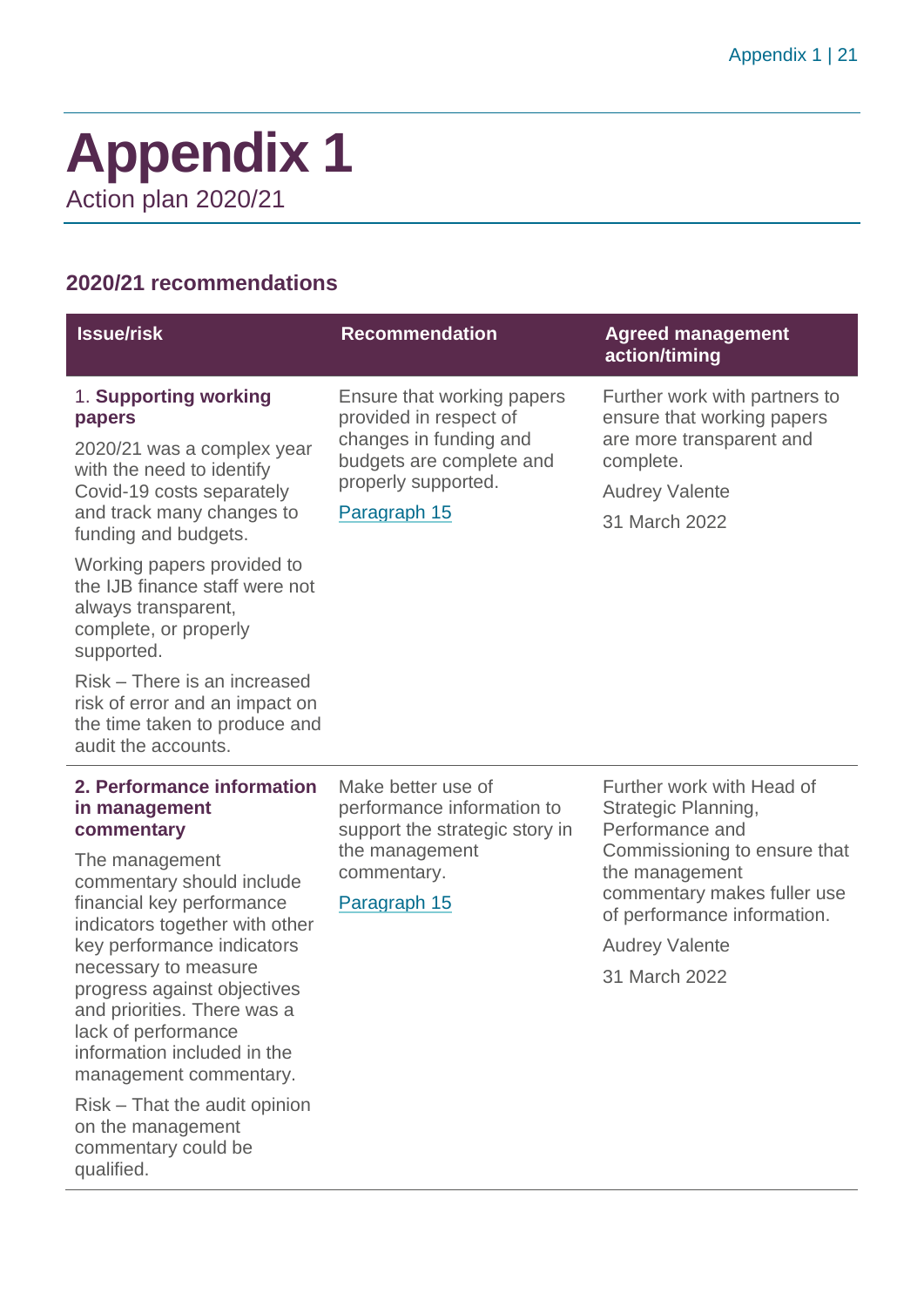#### Appendix 1 | 22

| <b>Recommendation</b>                                                                                                                                             | <b>Agreed management</b><br>action/timing                               |
|-------------------------------------------------------------------------------------------------------------------------------------------------------------------|-------------------------------------------------------------------------|
| Continue to refine the Annual<br><b>Government Statement</b><br>through a focus on significant<br>weaknesses with clear<br>linkage to actions and time<br>scales. | The Annual Governance<br>Statement action plan to be                    |
|                                                                                                                                                                   | refined for 2021/22 accounts.<br><b>Audrey Valente</b><br>31 March 2022 |
| Paragraph 15                                                                                                                                                      |                                                                         |
|                                                                                                                                                                   |                                                                         |
| Make it clearer in budget<br>setting reports how<br>contributions have been<br>uplifted.<br>Paragraph 37                                                          | Budget setting report to be<br>made clearer for 2022/23                 |
|                                                                                                                                                                   | budget.<br><b>Audrey Valente</b><br>31 March 2022                       |
|                                                                                                                                                                   |                                                                         |

Risk – that budget contributions are not in accordance with the agreed approach.

#### **5. Best Value reporting**

The requirements for the annual performance report include an assessment of whether best value in the planning and delivery of services has been achieved. However, coverage has been limited.

Risk – that Best Value is not properly demonstrated.

Consider fuller coverage of Best Value responsibilities in the annual performance report.

Paragraph 68

The performance report for 2021/22 will include fuller coverage of best value.

Fiona McKay

30 September 2022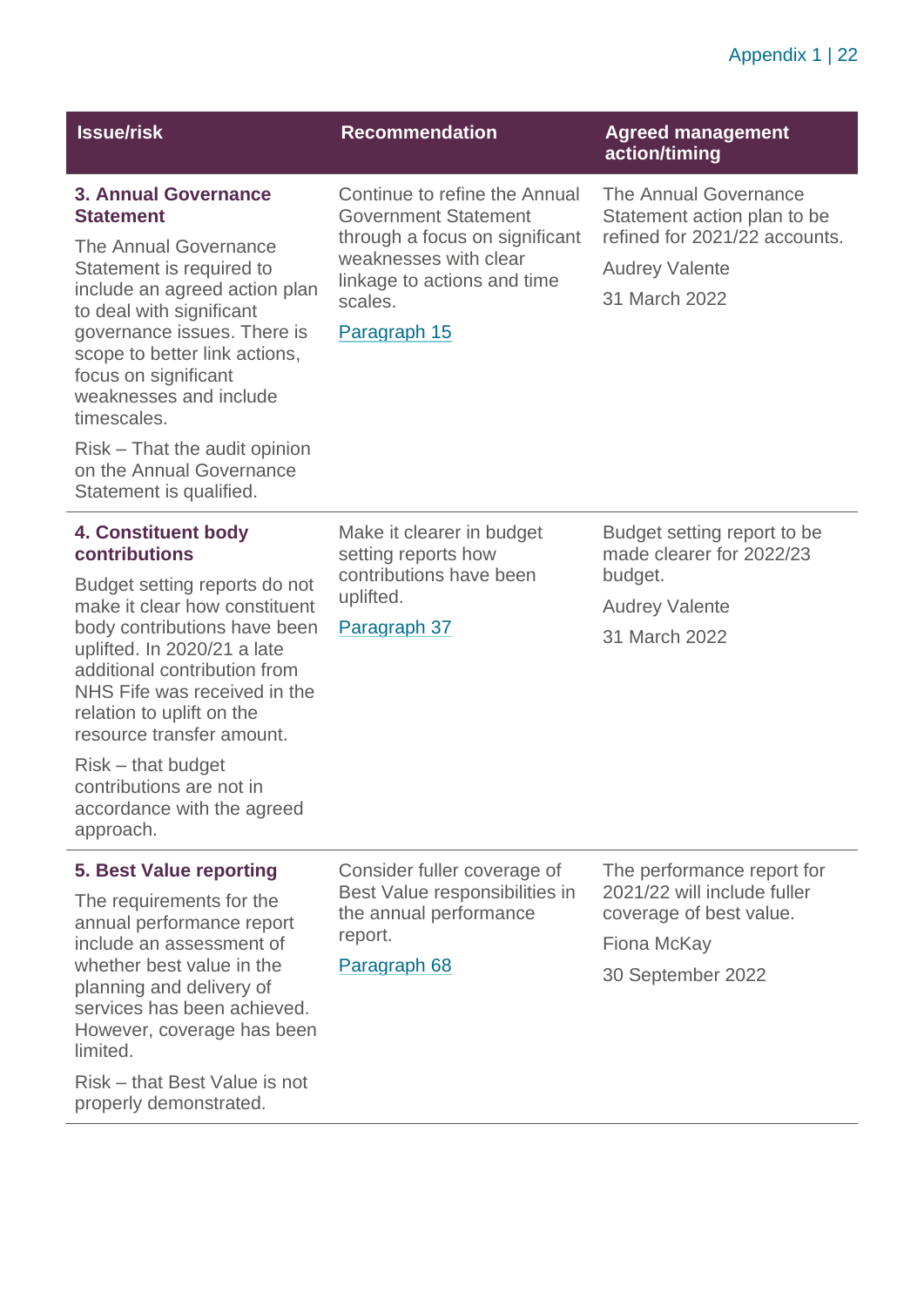### **Follow-up of prior year recommendations**

| <b>Issue/risk</b>                               | <b>Recommendation</b>                                                                                                                                                         | <b>Agreed management</b><br>action/timing                                                                                                                                               |
|-------------------------------------------------|-------------------------------------------------------------------------------------------------------------------------------------------------------------------------------|-----------------------------------------------------------------------------------------------------------------------------------------------------------------------------------------|
| b/f 1. Accounting for<br><i>income</i>          | Ensure that the revised<br>integration scheme covers<br>the treatment of income for<br>accounting purposes and the<br>accounts are consistent with<br>the integration scheme. | <b>Complete</b> - pending approval<br>of revised Integration<br><b>Scheme by Scottish</b><br>Government.<br><b>Audrey Valente</b><br>30 Sept 2021.                                      |
| b/f 2. Budget setting                           | Budgets should be set by the<br>IJB at activity level in line with<br>strategic priorities.                                                                                   | <b>Outstanding</b><br><b>Audrey Valente</b><br>March 2022                                                                                                                               |
| b/f 3. Finance reports                          | Improve finance reports by<br>analysing expenditure fully<br>across services, explaining<br>changes in budgets, and<br>including activity information<br>and unit costs.      | Ongoing<br>Expenditure now more fully<br>analysed to services.<br>Work ongoing to explain<br>budget changes and include<br>activity information.<br><b>Audrey Valente</b><br>March 2022 |
| b/f 4. Operational financial<br>management      | Consider the need for more<br>detailed review of financial<br>management arrangements<br>in areas of service<br>overspend.                                                    | Ongoing<br>Work ongoing with Adult<br>Placements and will continue<br>where overspends are<br>identified.<br>Audrey Valente.<br>March 2022.                                             |
| b/f 5. Savings plans                            | Detailed plans should be<br>developed for the delivery of<br>the redesign and<br>transformation initiatives in<br>the Medium Term Financial<br>Strategy.                      | <b>Ongoing</b><br>New structure in place since<br>July 2021. Project<br>Management Office in<br>development.<br><b>Audrey Valente</b><br><b>March 2022</b>                              |
| b/f 6. Medium Term<br><b>Financial Strategy</b> | Update the MTFS to take<br>account of the impact of<br>Covid 19.                                                                                                              | <b>Ongoing</b><br>The MTFS was updated as<br>part of budget setting for<br>2021/22. It was not possible                                                                                 |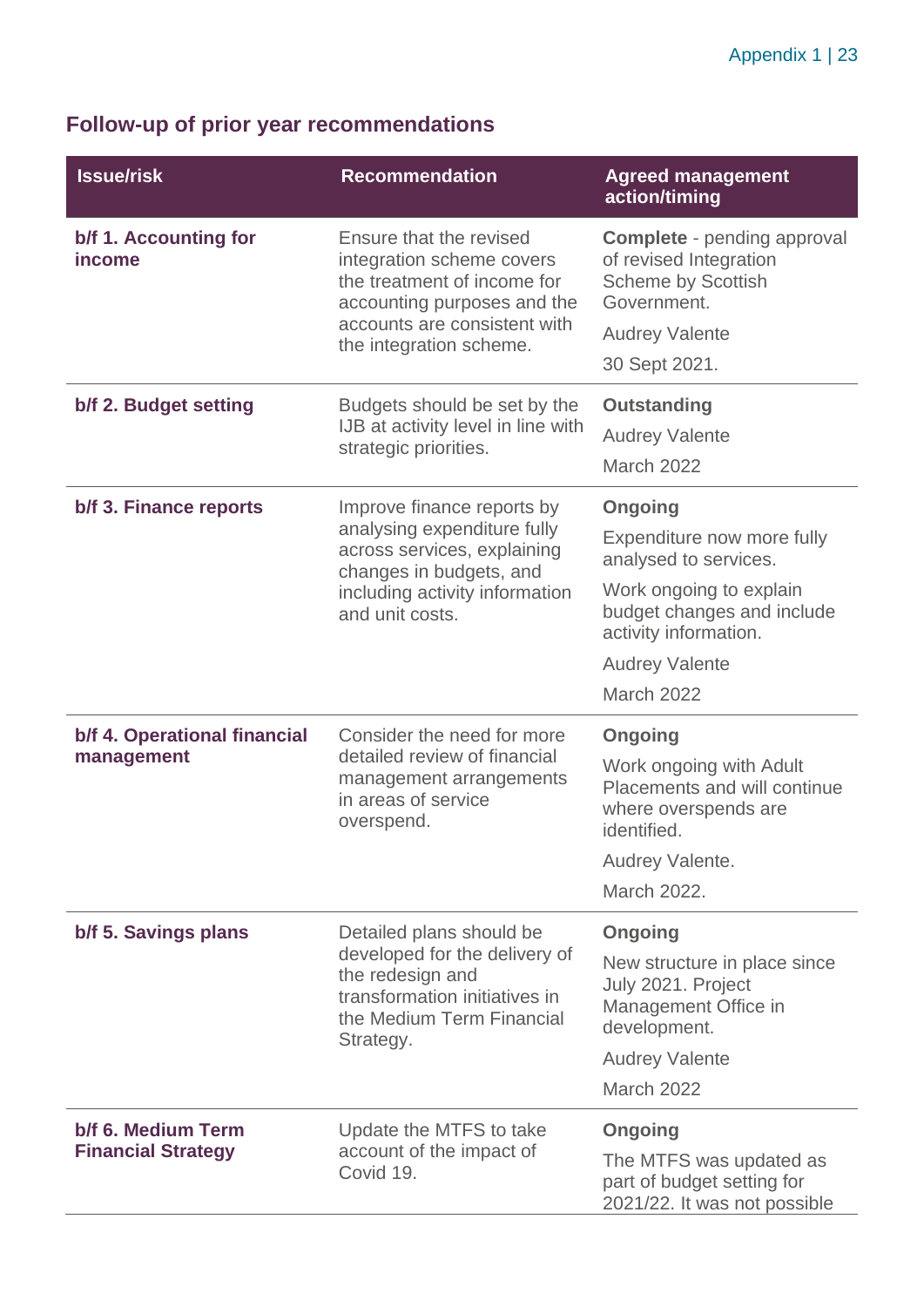#### Appendix 1 | 24

| <b>Issue/risk</b>                | <b>Recommendation</b>                                                                                         | <b>Agreed management</b><br>action/timing                                                                                                      |
|----------------------------------|---------------------------------------------------------------------------------------------------------------|------------------------------------------------------------------------------------------------------------------------------------------------|
|                                  |                                                                                                               | to anticipate current levels of<br>demand as part of that<br>update. Further updates<br>needed in the run up to<br>budget setting for 2022/23. |
|                                  |                                                                                                               | <b>Audrey Valente</b>                                                                                                                          |
|                                  |                                                                                                               | March 2022.                                                                                                                                    |
| b/f 7. Governance                | Ensure that the revised                                                                                       | Ongoing                                                                                                                                        |
| arrangements                     | governance arrangements<br>are clear on operational<br>management responsibilities.                           | The revised integration is<br>clear that operational<br>management is not delegated<br>to the IJB.                                             |
|                                  |                                                                                                               | The governance review is<br>ongoing and will ensure that<br>language used is consistent<br>with the revised integration<br>scheme.             |
|                                  |                                                                                                               | Nicky Connor / Avril Sweeny.                                                                                                                   |
|                                  |                                                                                                               | March 2022                                                                                                                                     |
| b/f 8. Revised Integration       | The updated Integration                                                                                       | <b>Complete</b>                                                                                                                                |
| <b>Scheme</b>                    | Scheme should be approved<br>and submitted to the Scottish<br>Government by 31 March<br>2021.                 | The revised integration<br>scheme has been submitted<br>to the SG for approval.                                                                |
|                                  |                                                                                                               | <b>Nicky Connor</b>                                                                                                                            |
|                                  |                                                                                                               | October 2021.                                                                                                                                  |
| b/f 9. Transformation plans      | Ensure that transformation                                                                                    | <b>Ongoing</b>                                                                                                                                 |
|                                  | initiatives are reviewed and<br>revised to reflect the impact<br>of Covid-19                                  | New structure in place since<br>July 2021. Project<br>Management Office in<br>development.                                                     |
|                                  |                                                                                                               | <b>Audrey Valente</b>                                                                                                                          |
|                                  |                                                                                                               | March 2022                                                                                                                                     |
| b/f 10. Performance<br>reporting | Improve performance<br>reporting through the<br>inclusion of concise<br>summaries and clearer<br>conclusions. | Ongoing<br><b>Further improvements</b><br>planned during 2021/22.<br>Fiona McKay<br>March 2022.                                                |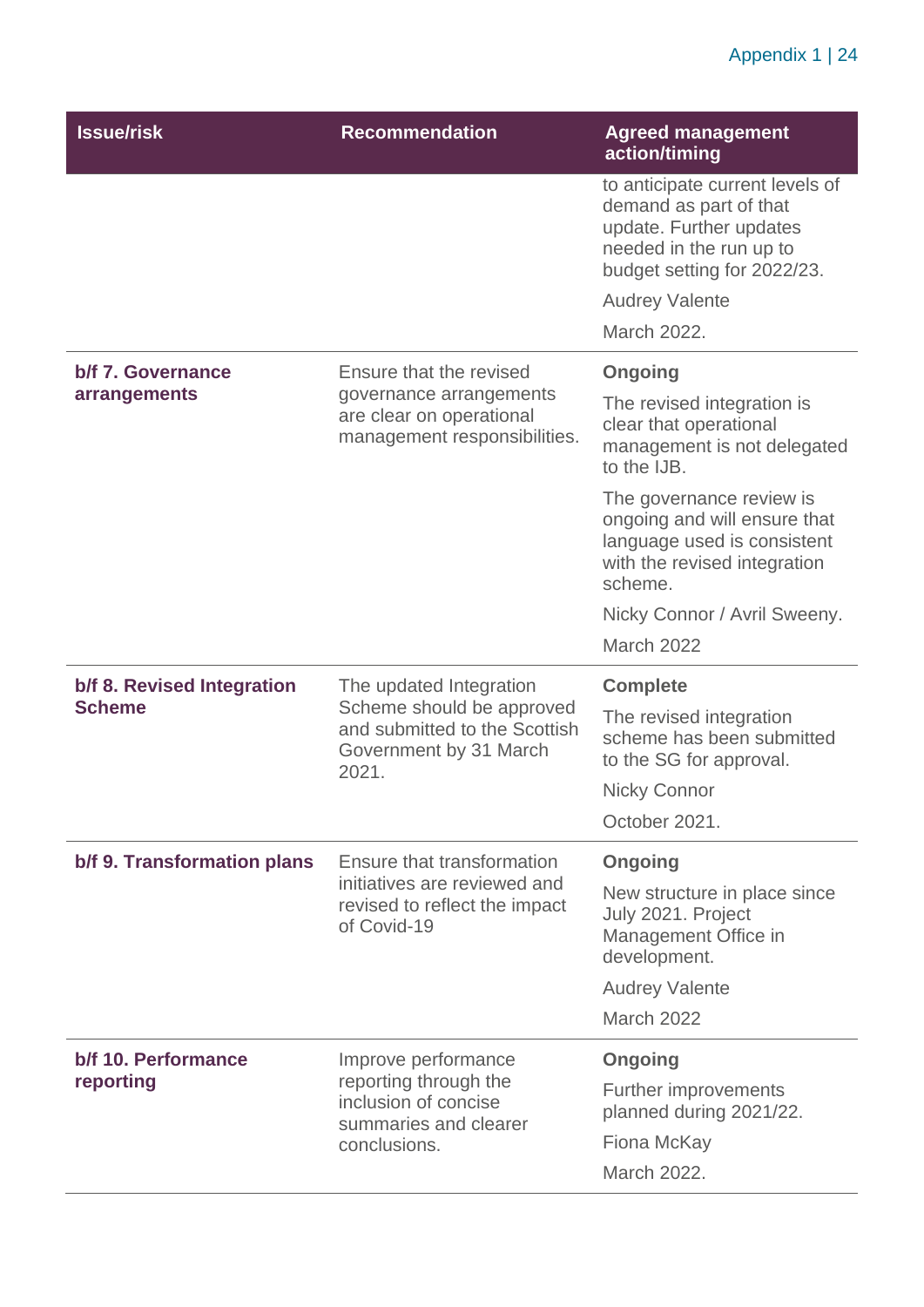#### Appendix 1 | 25

| <b>Issue/risk</b>                 | <b>Recommendation</b>                                                                                                                                             | <b>Agreed management</b><br>action/timing                    |
|-----------------------------------|-------------------------------------------------------------------------------------------------------------------------------------------------------------------|--------------------------------------------------------------|
| b/f 11. Emergent good<br>practice | Undertake a review of the<br>emergent good practice<br>identified by Health and<br>Social Care Scotland and<br>assess the suitability of<br>initiatives for Fife. | <b>Outstanding</b><br>Review to be carried out in<br>2021/22 |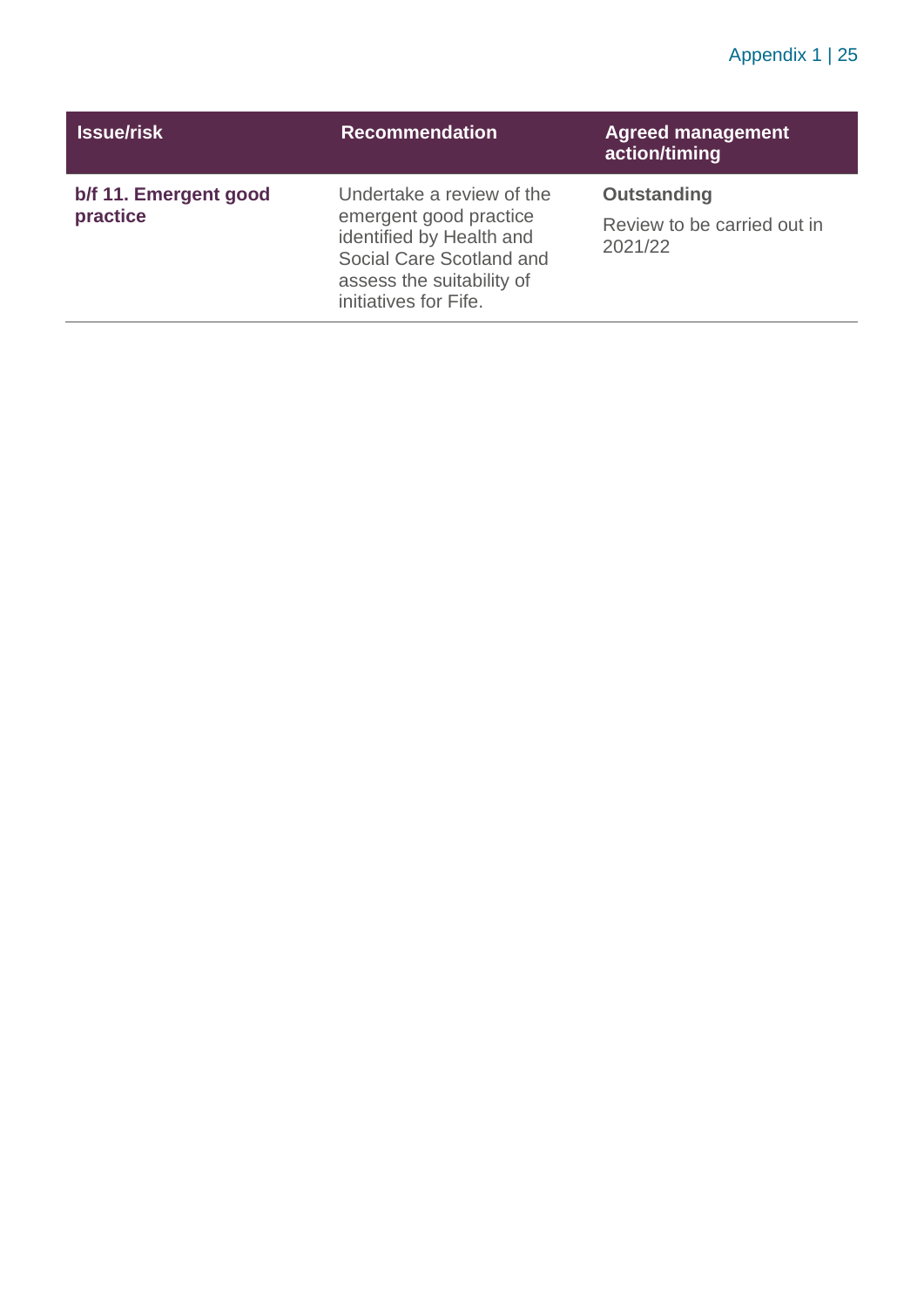## <span id="page-25-0"></span>**Appendix 2**

Significant audit risks identified during planning

The table below sets out the audit risks we identified during our planning of the audit and how we addressed each risk in arriving at our conclusion. The risks are categorised between those where there is a risk of material misstatement in the annual report and accounts and those relating our wider responsibility under the Code of Audit Practice.

#### **Risks of material misstatement in the financial statements**

#### **1. Risk of material misstatement due to fraud caused by the management override of controls**

International Auditing Standards require that audits are planned to consider the risk of material misstatement in the financial statements caused by fraud, which is presumed to be a significant risk in any audit. This includes the risk of fraud due to the management override of controls.

Agreement of balances and transactions to Fife Council and NHS Fife financial reports / ledger / correspondence.

Service auditor assurances will be obtained from the auditors of Fife Council and NHS Fife over the completeness, accuracy and allocation of income and expenditure. These may be affected by audit timetables, which are yet to be agreed with the partners.

Review of year-end adjustments and journals.

On-going review of financial position.

#### **Audit risk Assurance procedure Results and conclusions**

We undertook additional audit work to agree additional funding to partners and this resulted in changes to the funding and expenditure recorded in the audited accounts.

We have also made recommendations to improve records of funding and budget changes.

We have commented on the financial position in 2020/21 and the outlook for 2021/22.

We received assurances from the auditors of NHS Fife and Fife Council on their financial systems and additional audit procedures to address any systems weaknesses.

We did not identify any management override of controls and concluded that the financial position of the IJB was supported.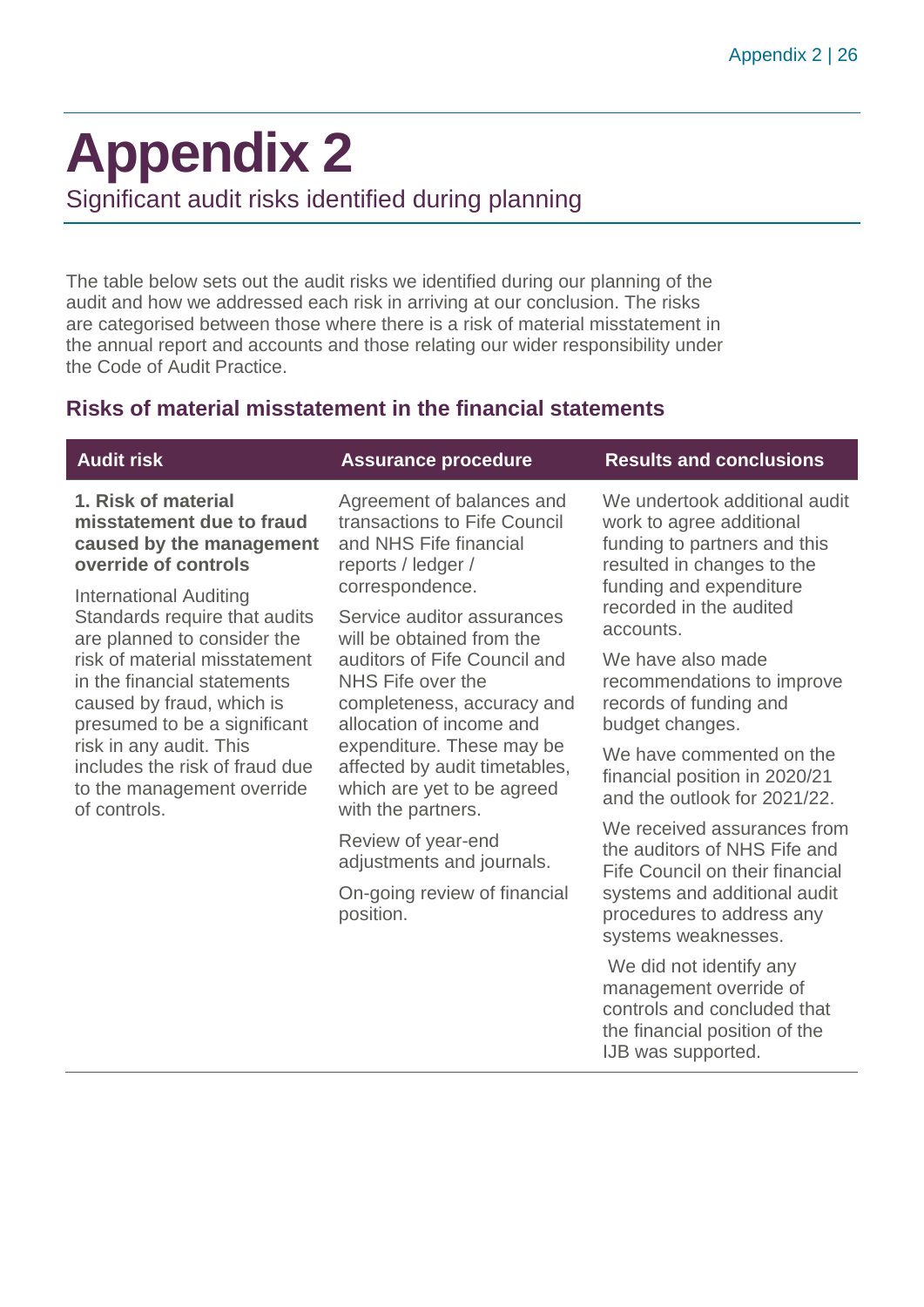#### **Risks identified from the auditor's wider responsibility under the Code of Audit Practice**

| <b>Audit risk</b>                                                                                                                                                                                                                                                                                                                                                                                                                                                                                                                                                                                                                                   | <b>Assurance procedure</b>                                                                                                                                                                                                                                                                                              | <b>Results and conclusions</b>                                                                                                                                                                                                                                                                                                                                                                                                                                                                                                     |
|-----------------------------------------------------------------------------------------------------------------------------------------------------------------------------------------------------------------------------------------------------------------------------------------------------------------------------------------------------------------------------------------------------------------------------------------------------------------------------------------------------------------------------------------------------------------------------------------------------------------------------------------------------|-------------------------------------------------------------------------------------------------------------------------------------------------------------------------------------------------------------------------------------------------------------------------------------------------------------------------|------------------------------------------------------------------------------------------------------------------------------------------------------------------------------------------------------------------------------------------------------------------------------------------------------------------------------------------------------------------------------------------------------------------------------------------------------------------------------------------------------------------------------------|
| 2. Financial Management<br>The IJB has not realigned<br>budgets in line with strategic<br>priorities to address areas of<br>recurrent under and<br>overspend.<br>Covid-19 has impacted<br>savings delivery in 2020-21<br>resulting in a forecast<br>overspend for the year of<br>£6.8m.<br>It is unclear whether<br>additional funding will be<br>made available to<br>compensate for all Covid-19<br>costs including undelivered<br>savings. The IJB is currently<br>forecasting a budget<br>overspend of £6.8m.<br>It is unclear whether there are<br>underlying issues with<br>operational financial<br>management that need to be<br>addressed. | Review the budget setting<br>process for 2021/22.<br>Consider an area of<br>overspend in 2020/21 to<br>identify the underlying<br>reasons for the overspend<br>and management actions to<br>address this.<br>Review of finance reports.<br>Establish the funding and<br>cost impacts of Covid-19 on<br>2020/21 outturn. | We identified a material error<br>in the accounts relating to<br>£11 million of Covid-19 costs<br>and funding not previously<br>included.<br>There was some budget<br>realignment during the year<br>although this had not been<br>reflected in the accounts<br>correctly. A £4.1 million<br>adjustment was made.<br>We found that there remains<br>scope to improve the<br>transparency and quality of<br>budget setting and finance<br>reports.<br>We found a clear<br>commitment to further<br>improve financial<br>management. |
| 3. Financial sustainability<br>The IJB set a balanced<br>budget for 2020-21 but the<br>delivery of planned savings<br>has been impacted by the<br>disruption to operations<br>caused by Covid-19.<br>Savings planned for future<br>years in the medium-term<br>financial strategy have been<br>impacted by Covid-19.<br>Delivery of redesign and                                                                                                                                                                                                                                                                                                    | Review the updated medium-<br>term financial strategy.<br>Consider the robustness of<br>future savings plans.<br>Consider progress with<br>delivery of the transformation<br>programme.                                                                                                                                 | The medium term financial<br>strategy has been updated<br>but does not demonstrate<br>that demographic pressures<br>can be met.<br>Delivery of savings plans for<br>2021/22 have again been<br>impacted by Covid-19.<br>Transformation<br>responsibilities have been<br>clarified and a project<br>management office is being                                                                                                                                                                                                      |
| transformation is becoming<br>increasingly critical.                                                                                                                                                                                                                                                                                                                                                                                                                                                                                                                                                                                                |                                                                                                                                                                                                                                                                                                                         | set up to help deliver change.<br>Long term planning has not<br>yet been developed.                                                                                                                                                                                                                                                                                                                                                                                                                                                |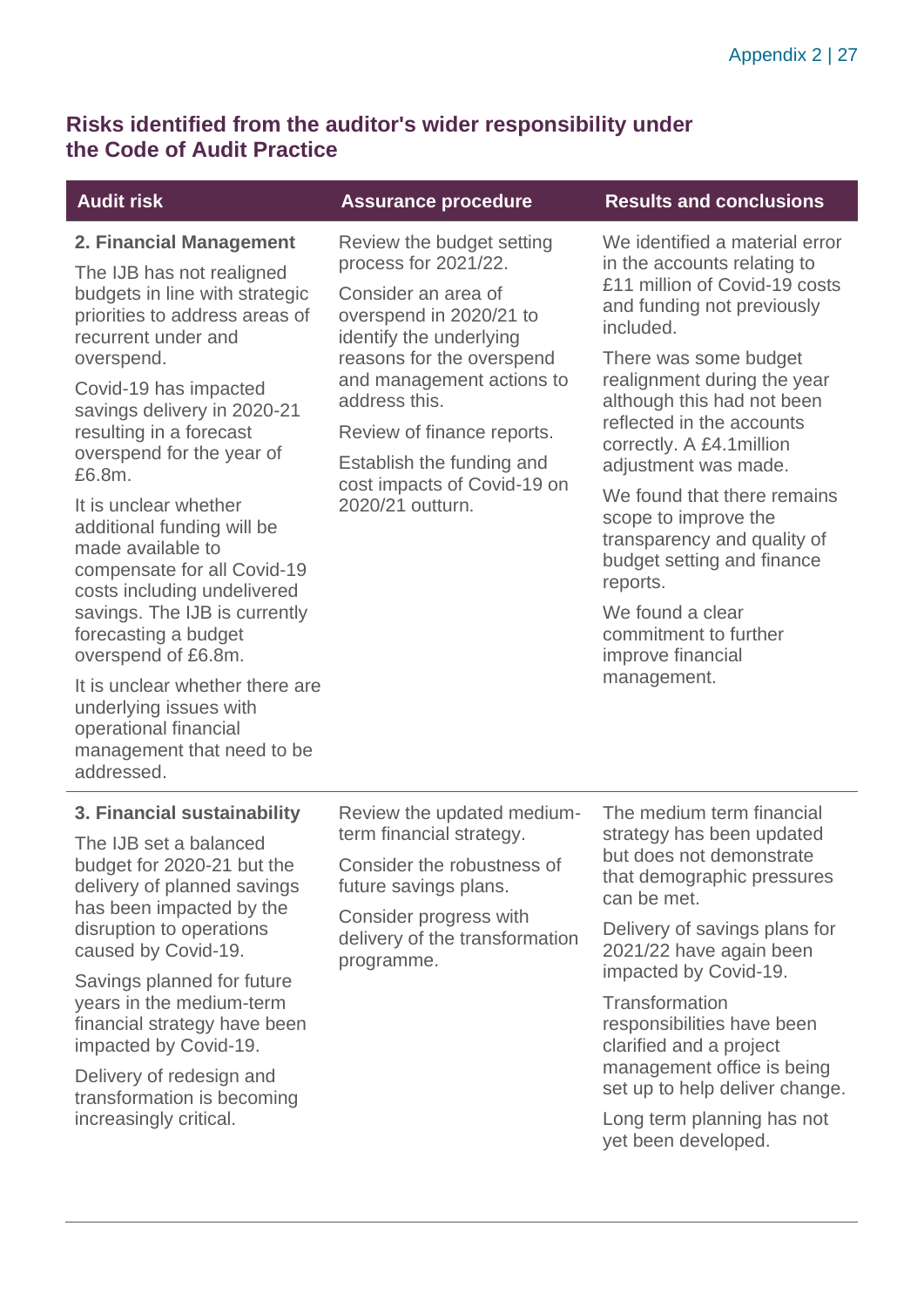#### **4. Value for money**

The IJB is not currently demonstrating value for money and continuous improvement through the effective use of performance information.

Review routine performance reports and the use of performance information in the annual report and the annual accounts.

#### **Audit risk Assurance procedure Results and conclusions**

There is limited coverage of best value in the annual performance report and there remains scope for increased use of performance information in the management commentary to the annual accounts.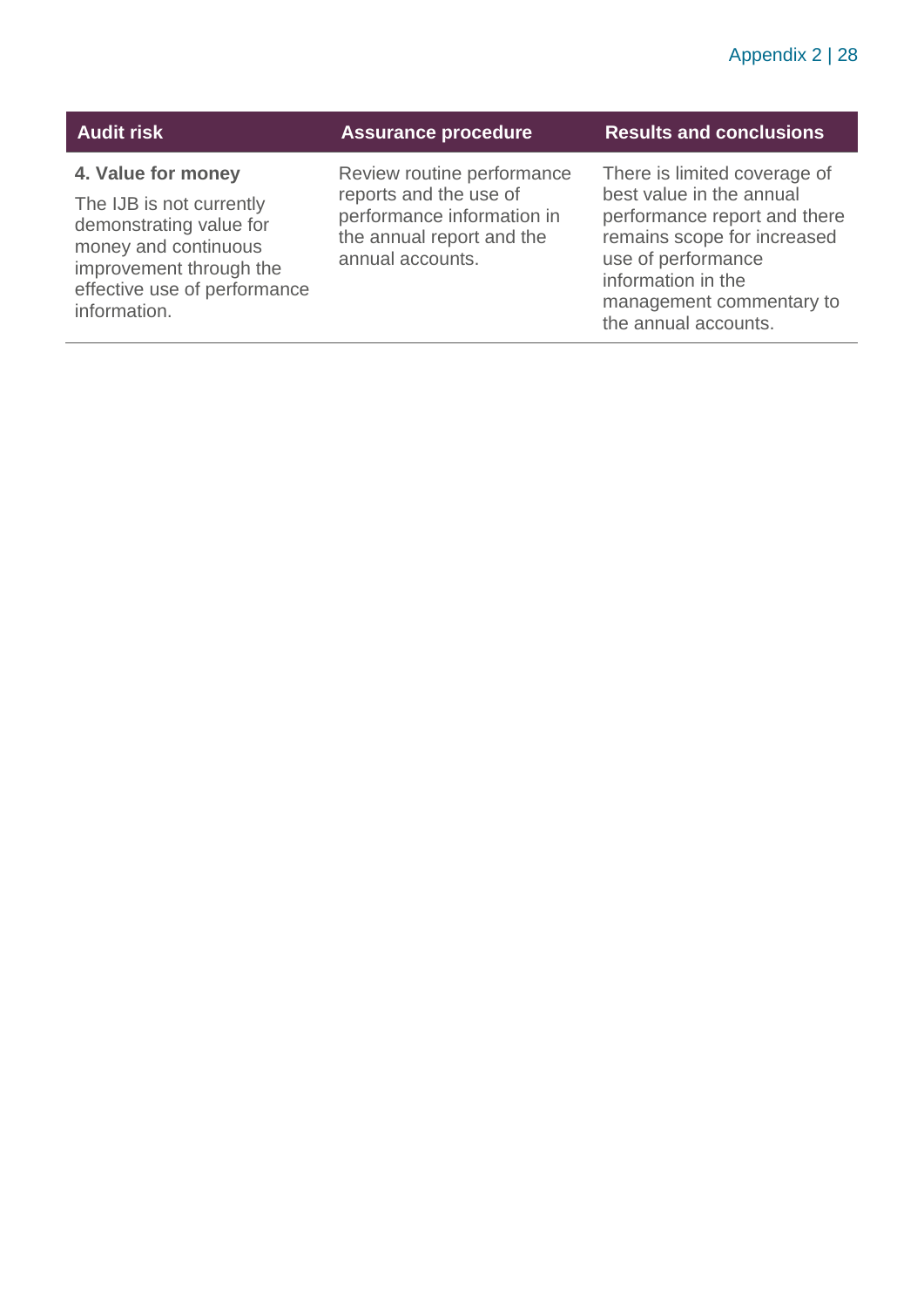## <span id="page-28-0"></span>**Appendix 3**

Summary of national performance reports 2020/21

April [Affordable housing](https://www.audit-scotland.gov.uk/report/affordable-housing)

**June** [Highlands and Islands Enterprise: Management of Cairngorm mountain and](https://www.audit-scotland.gov.uk/report/highlands-and-islands-enterprise-management-of-cairngorm-mountain-and-funicular-railway)  [funicular railway](https://www.audit-scotland.gov.uk/report/highlands-and-islands-enterprise-management-of-cairngorm-mountain-and-funicular-railway)

[Local government in Scotland Overview 2020](https://www.audit-scotland.gov.uk/report/local-government-in-scotland-overview-2020)

July [The National Fraud Initiative in Scotland 2018/19](https://www.audit-scotland.gov.uk/report/the-national-fraud-initiative-in-scotland-201819)

**January** [Digital progress in local government](https://www.audit-scotland.gov.uk/report/digital-progress-in-local-government) [Local government in Scotland: Financial overview 2019/20](https://www.audit-scotland.gov.uk/report/local-government-in-scotland-financial-overview-201920)

February [NHS in Scotland 2020](https://www.audit-scotland.gov.uk/report/nhs-in-scotland-2020)

March [Improving outcomes for young people through school education](https://www.audit-scotland.gov.uk/report/improving-outcomes-for-young-people-through-school-education)